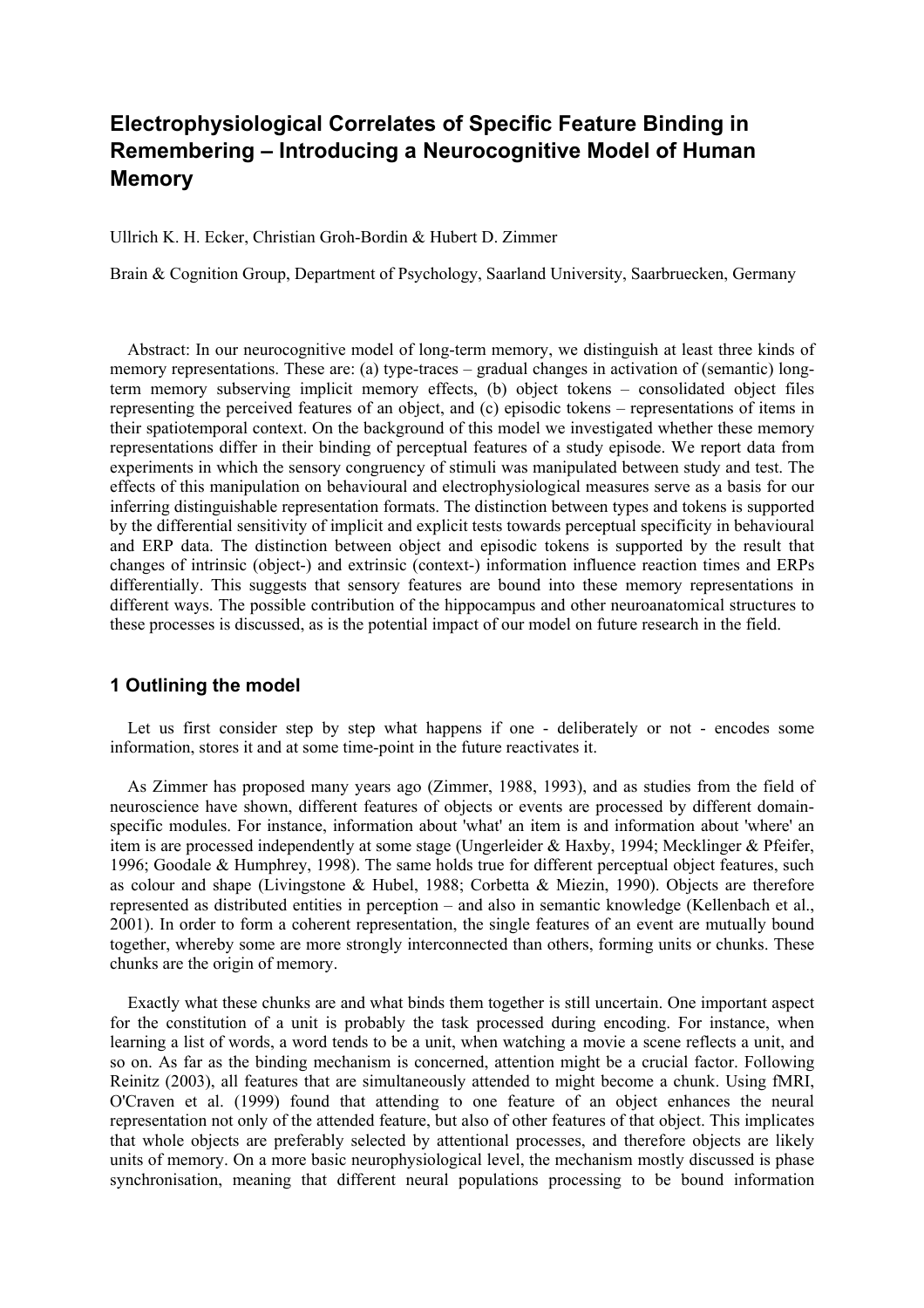oscillate synchronously at the same pace, mainly in a frequency range of about forty Hz (Tallon-Baudry et al., 1996; Herrmann et al., 1999).

When feature information is processed by domain-specific modules (input modules in Figure 1), it leaves traces of its processing behind. Memory traces, in our view, can then be considered the persistently available after-effects of these encoding processes, or in other words, consolidated representations. This goes well together with an idea recently put forward by Nyberg (2003), Paller (2000) or Cycowicz and colleagues (Cycowicz & Friedman, 2003; Cycowicz et al., 2001), namely that information is generally stored where it is processed in the first place, in functionally specialised regions of the cortex. In the latter studies, using the ERP method, late parieto-occipital old/new effects were found in source memory tasks when subjects tried to recapitulate colour information, but not in mere item memory tasks. This is paralleled by an equivalent fMRI finding, i.e., higher occipital activation in an associative colour recognition task than in a mere old/new decision task (Yonelinas et al., 2001). These studies indicate that access to stored visual perceptual information activates extrastriate cortex.

Turning to the retrieval side, it now becomes clear that memory retrieval requires – to a variable degree – the reintegration of the encoded feature-ensemble. We can distinguish two *retrieval modes*: *intentional* and *automatic*. In our view, when successfully *trying* to remember an episode, memory retrieval is holistic<sup>1</sup>, i.e., all bound (and available) features will be involuntarily reactivated, no matter if they are task-relevant or not. Phase synchronisation is again (as in encoding) discussed as a mechanism by which this could be achieved (e.g., Klimesch et al., 2001). Depending on the retrieval experience one can distinguish *recollection* and *familiarity*. These differ in the information one can access, meaning that basically no contextual features are retrieved in familiarity based retrieval. Anyway, memory activation can also occur involuntarily, i.e., when one is not trying to remember anything. This is called automatic retrieval. Here, a very different scenario arises - reactivation of a (part-) representation occurs while the subject is trying to solve some non-mnemonic task. This may or may not lead to a subjective retrieval experience. The performances, however, are independent of this experience, but only dependent on the task demands.

Generally, what kinds of processing take place is of course dependent on the task. Thinking of functions a perceived object could have, for example, requires other cognitive processes than thinking of other objects that bear some physical resemblance to it. This is the viewpoint of the so-called task appropriate processing (TAP) approach (Roediger et al., 1989). That is, a task requires certain processes every time it is faced, which results in higher efficiency if processing is repeated. Hence, better performances are observed if study- and test-tasks of a memory test require similar processes. This is how advocates of the TAP approach explain repetition priming in implicit- or depth of processing effects in explicit memory tasks.

However, the task is not the only factor to be taken into account. It is known, for instance, that explicit memory tests are influenced by task irrelevant manipulations such as changes in size, colour or orientation between study and test. The very same perceptual (and still irrelevant) manipulations do not, however, affect perceptual implicit memory tests, although these are obviously a lot more 'perceptual' in nature than explicit tests (e.g., Zimmer, 1995; Zimmer & Steiner, 2003). This is a fact not easily explained within a pure TAP framework. So there has to be something else determining what processes will take place. We argue that the cognitive or neural architecture places constraints on which processes can (or rather, must) and cannot take place when the system is facing a certain task in a certain input modality, a position we refer to as a **'constrained task appropriate processing'** (cTAP) approach. Referring again to the differential effects of perceptual specificity on implicit and explicit memory performance, a verisimilar explanation in this vein seems to be that there are multiple memory entries, some of which comprise specific sensory information and some of which do not. In

<span id="page-1-0"></span><sup>&</sup>lt;sup>1</sup> Since not all features of an object or episode will typically be available at the time of retrieval, this does not imply that performance will take place in an all-or-none fashion, but will only be stochastically dependent (at least when considering recollection as opposed to familiarity, cf. Meiser & Bröder, 2002).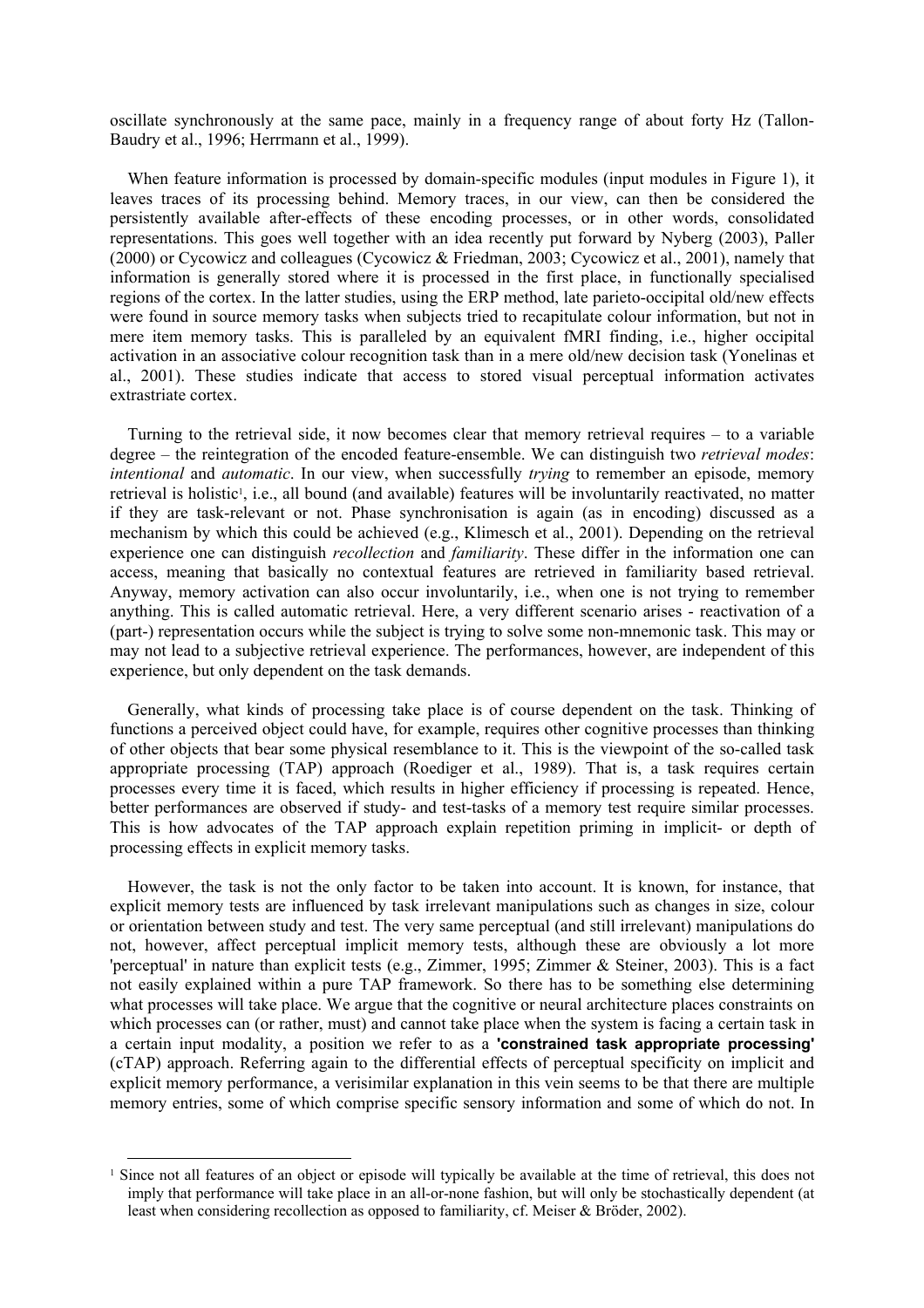other words, the multimodal nature of the memory system gives rise to a situation where different representations are addressed dependent on the task.

The main point of our model can then be summarised as follows: The representation of an event can be described as a set of distributed feature representations, and the retrieval of this episode requires the reintegration of these distributed pieces of information. But we are not talking of a unitary representation here – in order to explain the range of findings in human memory research, our proposal is that there are at least three different types of representations that cause memory effects.

# **2 The past in our head - Types and tokens**

# **2.1 Types vs. tokens**

Firstly, and as stated above, we need to distinguish between a kind of representation that codes for the invariant features of objects and a kind of representation that codes for the specific features of particular objects. The invariant, non-accidental features of objects are used for identification and for the sake of 'understanding' a stimulus. The generic feature representations (types) are relevant in all kinds of semantic tasks; in contrast, the specific feature representations (tokens) are relevant in episodic tasks.

The generic, prototypical representation is what we refer to as a **sensory type**, binding the invariant sensory features of an object category to the semantic representation of this category. This is a slowchanging representation, because huge changes would result in catastrophic difficulties especially in the learning of new concepts (cf. Elman et al., 1996). Accidental features irrelevant for identification are not included in types. It is also a modality-specific representation, meaning that in a visual type only visual information is included. In order to access the according auditory information when presented the picture (e.g., seeing an animal and imitating its sound), the object has to be conceptually identified first (Engelkamp & Zimmer, 1994). In this vein, the type can be considered an entry point into the conceptual system. The activation of a type in the course of perception temporarily changes the state of bound features, and this is what we call **type-traces**. These changes are likely to be the foundation of perceptual implicit memory effects. As far as processes of study- and test-tasks overlap, the whole cascade of processes will become faster at test (as indicated by the dashed arrows in Figure1), making the re-use of the same type easier. The notion that types bind features relevant for identification explains why priming is exemplar-specific (Biederman & Cooper, 1992). On the other hand, the assumption that only invariant features are represented explains why manipulations of accidental features like size, orientation or arbitrary colour do not affect implicit memory effects.

The claim that type-traces are the basis for implicit memory effects, and that they should be distinguished from tokens used in episodic memory, is supported by findings of relatively intact priming in amnesic patients in the context of impaired episodic recognition (Verfaellie et al., 1996; Cave & Squire, 1992). This suggests that different brain structures underlie these effects. It also suggests that the hippocampal formation does not seem to be involved in type activation and priming. If medial temporal structures are necessary for binding, as we will discuss later, this implies that there is no active binding in the literate sense taking place in type activation (integrating information across widely distributed part-representations), but that we are rather dealing with more local changes<sup>2</sup>. Whether one refers to these changes as weight-, synaptic-, or state changes depends on one's frame of reference. Probable candidates for the maintenance of types lie in the posterior neocortex. In an fMRIstudy, Buckner et al. (1998) found multiple regions exhibiting less activation for repeated items, including extrastriate visual cortex and inferotemporal cortex. The latter region, constituting the end of the 'what'-pathway, was already considered a plausible region for the storage of type-like representations by Schacter (1992), and also by Wiggs & Martin (1998), who labelled the decreased

<span id="page-2-0"></span> <sup>2</sup> This is not to say that effects relying on binding processes will not occasionally appear in implicit tests.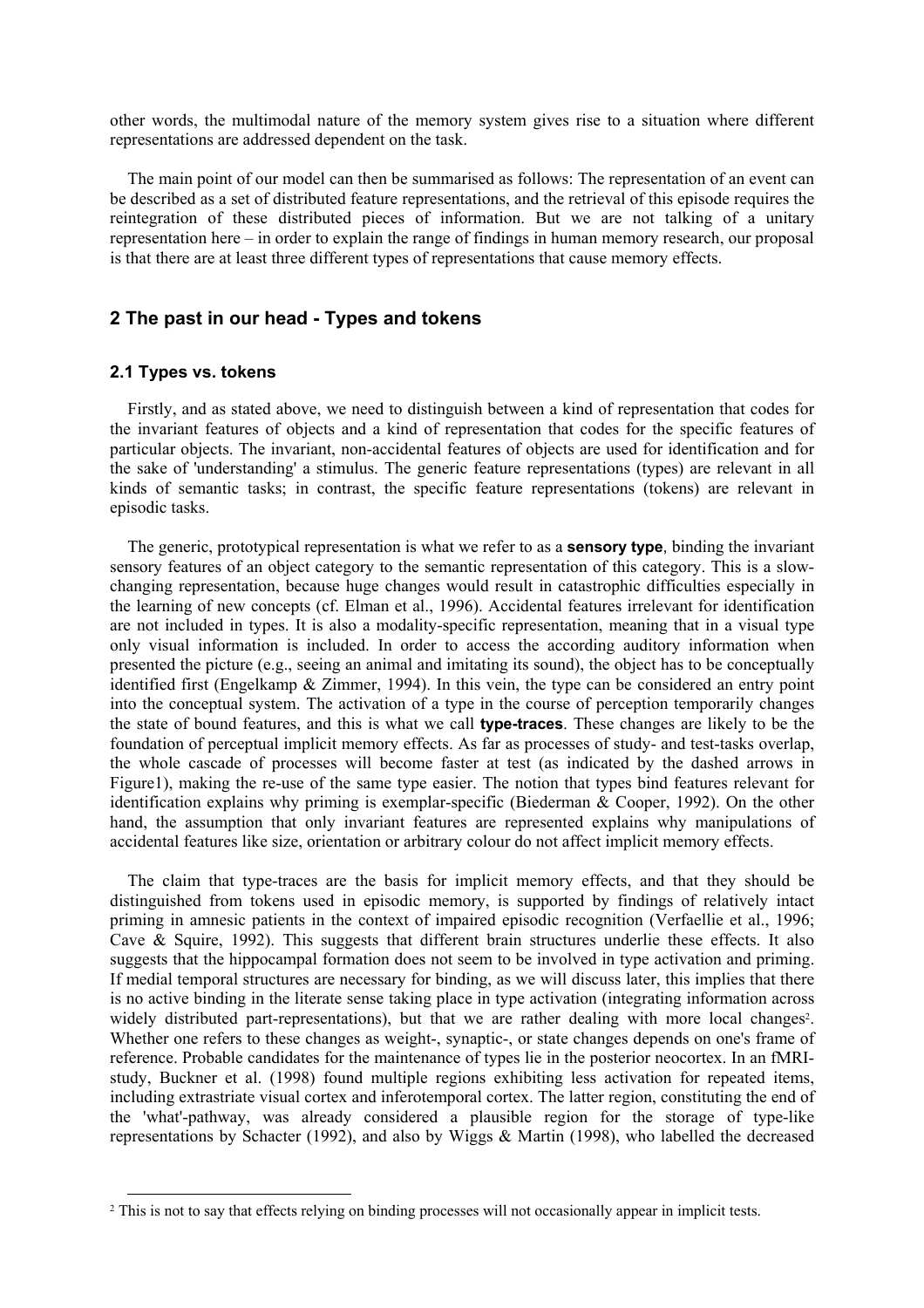activation 'repetition suppression', meaning improved processing due to the sharpening of cortical stimulus representations.

One problem with sensory types is that they can not be addressed if something has to be identified for which no representation exists. But priming effects have also been reported in studies using novel stimuli such as nonobjects (Schacter et al., 1990). Of course part components of these stimuli can already have representations stored in memory (cf. Bowers & Schacter, 1993), but our model yields a clear cut prediction: Priming with *truly* novel stimuli can not rely on type-traces. This is not to say that such effects do not exist, but rather that they would have to rely on a different kind of representation or mechanism. Perhaps processes of 'repetition enhancement' as for instance described by Henson et al. (2002) come into play here, as they may correspond to the formation of cortical stimulus representations. This dichotomy of sharpening vs. formation is consistent with our model. Of course, types are not only addressed in implicit memory tasks, but every time an object has to be identified. It therefore will also be addressed in episodic recognition tasks. However, they do not constitute the basis for explicit memory phenomena – in our model, episodic memory performance relies on what we refer to as tokens.

**Tokens** are representations that code for the specific features of particular objects encountered, or more generally, of events experienced in the past. The negative effects of perceptual manipulations on episodic object recognition prove that information used in these tasks is not purely conceptual, but includes sensory information about (ideally) all perceived attributes of the specific object (see Figure 1). The fact that these effects are generally not present in more perceptual implicit memory tasks speaks strongly in favour of two different representation formats. Even if effects of perceptual specificity (beyond basic shape manipulations, e.g., colour manipulations) do appear in implicit tasks, it is very likely that they are based on explicit contamination, i.e., they rely on episodic representations (Zimmer et al., 2002; Schacter et al., 1995; Kinoshita & Wayland, 1993). Because tokens include (perceptual) information about the specific features of a perceived stimulus, they are considered episodic memory entries which can be reactivated by automatic or intentional retrieval processes. Therefore, tokens have to be distinguished from types.

As already mentioned, studies of amnesic patients have demonstrated many times that implicit and explicit memory performances can be dissociated and almost definitely rely on different brain structures (cf. McCarthy & Warrington, 1990; Paller, 2000). Interestingly, amnesic patients do show deficits in implicit learning if the task is concerned with associative information (Chun & Phelps, 1999), and they do not show indirect effects healthy people do if relational information in visual scenes is manipulated (Ryan et al., 2000). This points to an understanding of amnesia as a binding (or consolidation-of-binding) deficit (Curran & Schacter, 1997) and to the brain regions damaged in amnesia as structures relevant for binding. Strengthening the case, Gabrieli et al. (1995) described a patient with an occipital lesion showing the opposite pattern of intact explicit memory and impaired perceptual priming. Using an inclusion-exclusion procedure, Wagner et al. (1998) demonstrated that this patient showed absolutely normal contributions of recollection and familiarity processes to recognition, adding weight to the validity of the distinction between priming and both recollection and familiarity.

Further support for a distinction between types and tokens comes from studies in the context of attention and perception. For example, attentional blink studies (cf. Treisman & Kanwisher, 1998) showed that the second of two target items presented in rapid succession is often not recognised but still gives rise to semantic priming (Shapiro et al., 1997), even potentially altering the N400 ERPcomponent (Luck et al., 1996). This indicates that objects can activate their types before an object file (the precursor of the object token in perception) is even compiled and stable to allow for conscious access.

Finally, implicit and explicit memory processes seem to be reflected in different ERP components. Rather early occipital effects have been reported and linked to differences in early visual processing for new and repeated items, although different polarities are reported across studies (Johnson et al.,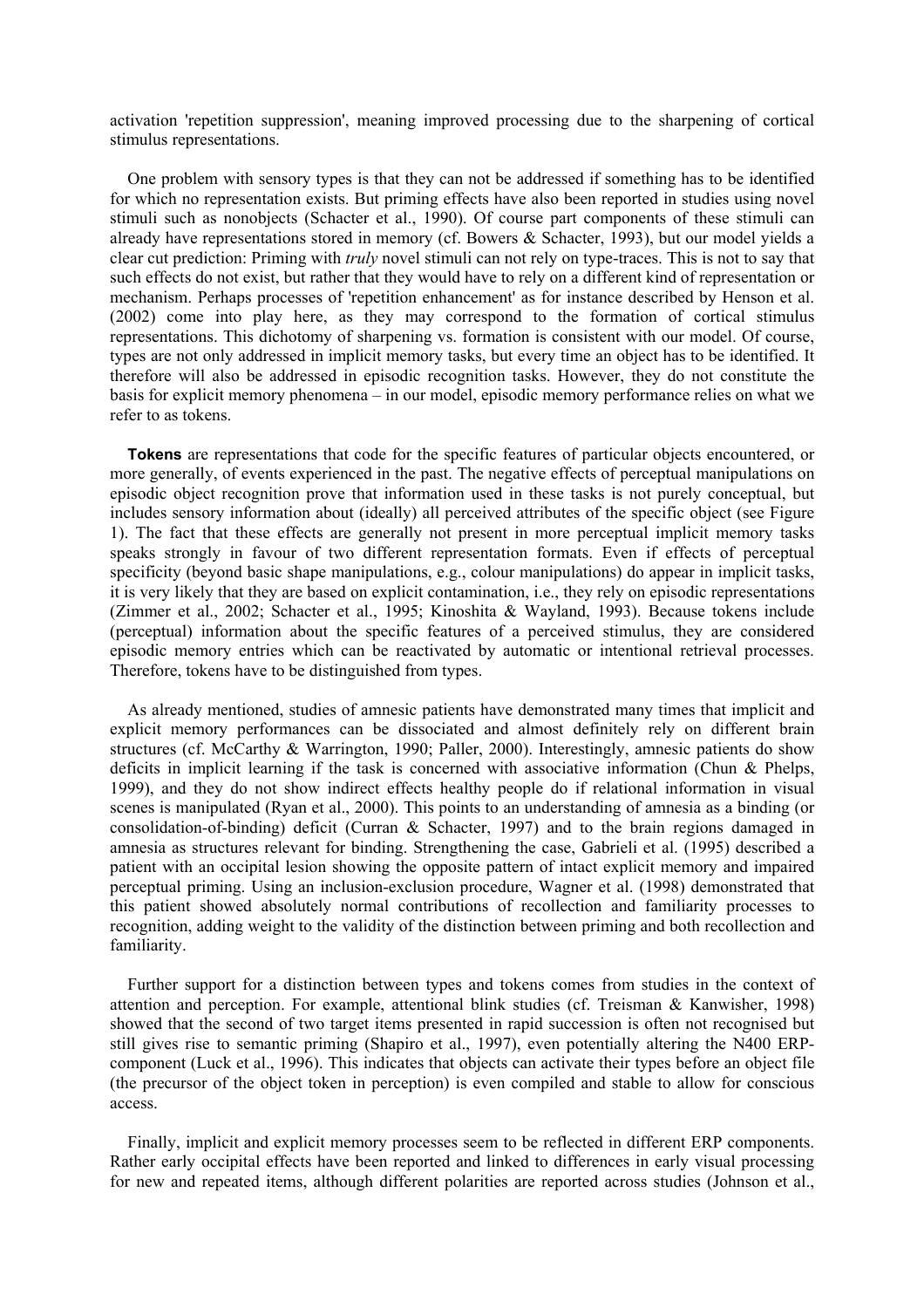1998; Paller & Gross, 1998; Paller et al., 2003). On the other hand, frontal and parietal old/new effects have been associated with explicit memory processes in episodic recognition.

#### **2.2 Object tokens versus episodic tokens**

We propose, though, that the concept of tokens can be further subdivided. We have mentioned earlier that episodic recognition can rely on two different processes, namely familiarity and recollection. We will argue that these two processes operate on different kinds of representation within episodic memory. One major difference between familiarity and recollection lies in the amount of information accessible at the time of retrieval. This factor is often used when explaining to subjects the concepts of a 'remember' vs. a 'know' response (Tulving, 1985). Thus, if subjects remember any specific details about a study episode (or report that they do) a response is supposed to rely on recollection, while a response is supposed to rely on familiarity if no details are retrievable. Although the amount of information is a crucial factor, there are several reasons for assuming that this distinction is not a quantitative, but a qualitative one (cf. Yonelinas, 2002a, 2002b).

First, familiarity and recollection are functionally dissociable. This has been shown for a number of variables such as processing depth (affecting recollection; e.g. Gardiner et al., 1996) or study-test-lag (mainly affecting familiarity; Yonelinas & Levy, 2002). Furthermore, amnesic patients occasionally show the ability to recognise objects above chance level without recollecting anything specific about an earlier encounter (Aggleton & Shaw, 1996; Mayes et al., 2002). Srinivas & Verfaellie (2000) examined some of these rare cases of amnesics with intact familiarity-based recognition. Using a picture recognition task, they showed that these patients were sensitive to manipulations of perceptual attributes such as orientation, and argued convincingly that these effects were neither based on recollection nor priming. This speaks in favour of the type-token distinction in general, but it is also a strong argument for distinguishing an episodic representation that includes specific accidental object features, supporting familiarity, from an episodic representation that allows for recollection. The highly influential work of Vargha-Khadem et al. (1997) has shown that children can acquire a fair amount of semantic knowledge about the world even though they suffer from dense developmental amnesia. These children also exhibit a pattern of quite intact familiarity-based recognition without recollection although their recall performances are amiss (Baddeley et al., 2001). In recognition, they even show the expected pattern in studies using the ERP method (Düzel et al., 2001), which leads us to the second point.

Namely, the two processes of recollection and familiarity are correlated with different ERP effects (cf. Friedman & Johnson, 2000; Mecklinger, 2000). Familiarity gives rise to the reduction of an anterior component known as the FN400 effect (intact and even accentuated in developmental amnesia). Recollection processes are reflected in a later left posterior old-new effect (LPC, absent in developmental amnesia); additionally, there are two later components, a late right frontal effect which has frequently been linked to retrieval effort and/or –success, and a late posterior negative slow wave (LPN) occurring in memory tasks which demand for the binding of item- and contextual information, discussed by Johansson & Mecklinger (2003).

The FN400 effect is prominent over midfrontal areas at around 400 ms post stimulus and usually lasts for about 200 ms. It has been linked to familiarity because its amplitude and topography are the same regardless of whether items are 'remembered' or 'known' (Smith, 1993). Curran examined the effects of study-test-manipulations that hardly affect stimulus familiarity. He changed the number of words from singular to plural or vice versa (Curran, 2000), or mirror-reversed pictures (Curran & Cleary, 2003) and reported that the FN400 effect is unaffected by such changes. Current source density analyses indicate that the surface potential of the effect partly emanates from subcortical regions (Johnson et al., 1998), a likely neural generator being the perirhinal cortex (cf. Mecklinger, in press).

The other highly consistently found old-new effect, the LPC, typically has a slightly left lateralised topography, onsets at about 500 ms post-stimulus and lasts for about 300 ms. Many factors have led to its association with recollection, including that it is more pronounced for remember vs. know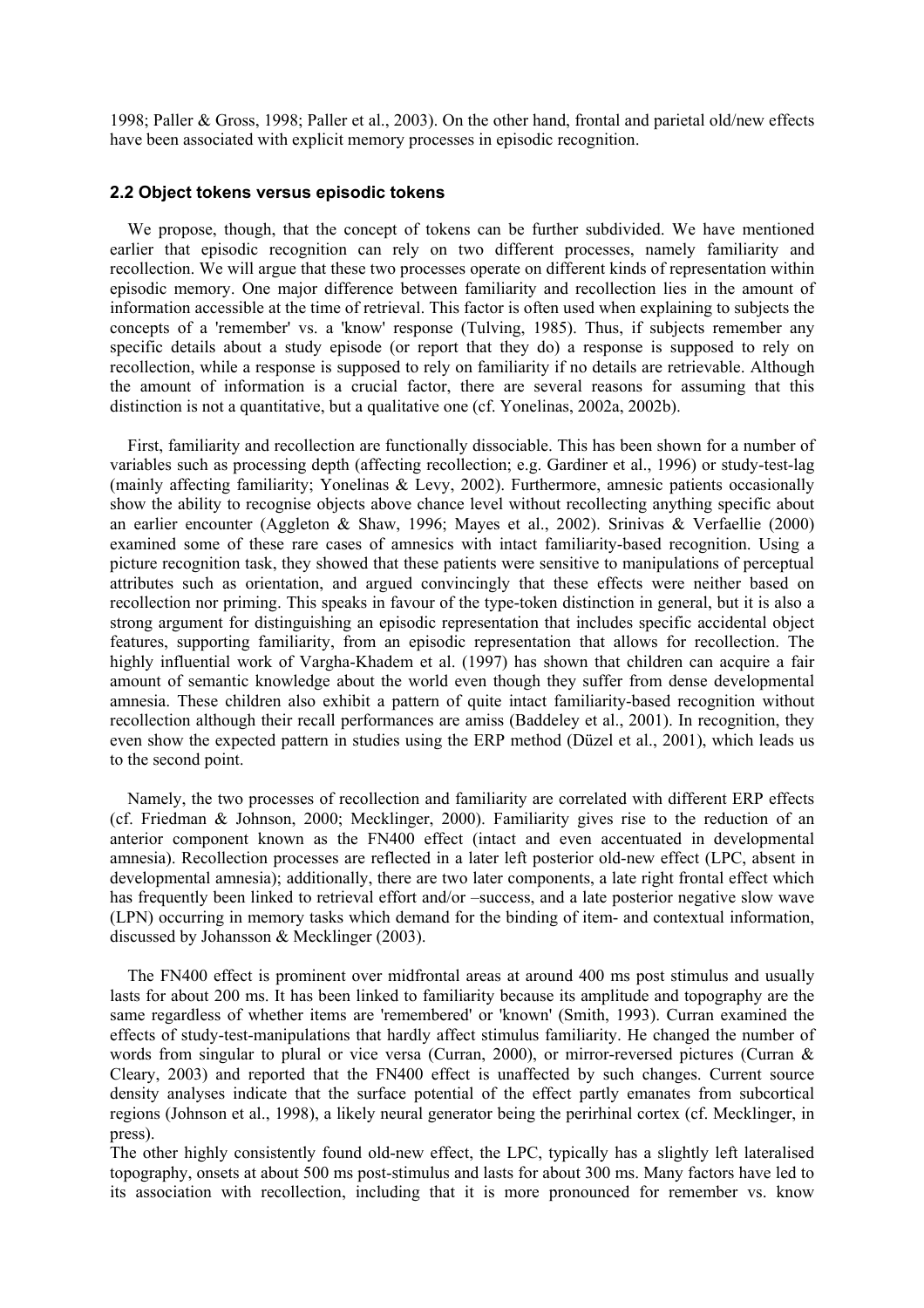responses (Smith, 1993), and that it is larger for items whose study context is additionally retrieved (Trott et al., 1997) or for congruently vs. incongruently repeated items (Ranganath & Paller, 1999), respectively. Intracranial ERP data supports the notion that the LPC at least partially relies on MTL activity (Grunwald et al., 1999).

As far as the remaining effects are concerned, the functional significance of the late right frontal effect is still under debate (cf. Ranganath & Paller, 1999), and so is that of the LPN discussed by Johansson & Mecklinger (2003) Although these highly interesting components point to the complexity of processes underlying recollection, for present purposes we will leave them aside.

Finally, recent neuroimaging studies have shown that familiarity and recollection processes rely on at least partially independent brain regions. For example, using the remember-know procedure, Eldridge et al. (2000) studied memory for words. The fMRI scans revealed increased hippocampal activity only for recollected words as opposed to words recognised on the basis of familiarity, or new words. Yonelinas et al. (2001) found stronger activation in bilateral hippocampal and parahippocampal regions when subjects were retrieving associative information (the study-colour of objects) as opposed to the retrieval of item information alone. Fan et al. (2003) found more left frontal activation in a similar comparison, but, however, no differences in hippocampal activity.

Based on these results we propose that there are two different kinds of representation underlying these two processes: Object tokens and episodic tokens. An **object token** can be thought of as a consolidated object file, a concept introduced by Anne Treisman (e.g., Treisman, 1992). An object token contains information about structural, accidental and non-accidental attributes of specific encountered objects, but no information about the context the object was originally encountered in. It allows for episodic object recognition without the retrieval of any additional contextual information. This is the representation supporting familiarity processes, allowing healthy people and some amnesic patients to base their old/new decisions on a signal devoid of context. We argue that the hippocampus proper is not essential for the binding processes involved in the (re-) construction of this component, but that instead regions of the posterior neocortex in conjunction with the parahippocampal gyrus, in particular the perirhinal cortex, serve this purpose (see Figure 1).

The claim that accidental object features are represented in the object token and that object tokens underlie the familiarity signal seems to contradict the finding of Curran  $&$  Cleary (2003) mentioned earlier, where a change of an accidental feature like orientation did not affect the familiarity ERP component. However, a similar change in orientation was used in the Srinivas & Verfaellie (2000) study reported above. In that study, the episodic object recognition performance of amnesic patients was reduced by a change in orientation, even though performance was obviously familiarity based. Seemingly, changes of sensory features sometimes do and sometimes do not influence familiaritybased recognition. We assume this to be the case because the familiarity signal is a graded one. If the magnitude of mismatch caused by changed features is minor compared to the magnitude of matching features, the change of the familiarity signal, and hence impairment, will be small or even absent. Familiarity is therefore an ineffective mechanism to detect slight semantic or sensory stimulus variations (Holdstock et al., 2002; Mayes et al., 2002).

The second kind of token in our model is what we call an episodic token. An **episodic token** integrates the object information already part of the object token with multimodal contextual information, enabling subjects to retrieve the 'how', 'where' and 'when' they encountered an object or person, i.e., recollection. The (re-)construction of such a complex representation, integrating information dispersed across multiple cortical regions, requires sophisticated binding mechanisms. It is widely accepted that the hippocampus is essential for this purpose (see Figure 1).

Apart from the cases of human amnesic patients with relatively intact recognition (Aggleton  $\&$ Shaw, 1996; Srinivas & Verfaellie, 2000; Baddeley et al., 2001; Mayes et al., 2002), other findings speak in favour of this conclusion, as well. In rats, for instance, Mumby et al. (2002) demonstrated that after lesioning the hippocampus the animals still showed a certain preference for new (vs. familiar) objects, but no longer exhibited any preference for familiar objects in new (vs. old) contexts or places. Using an immediate early gene technique, Wan et al. (1999) showed that the CA1 field in the rat's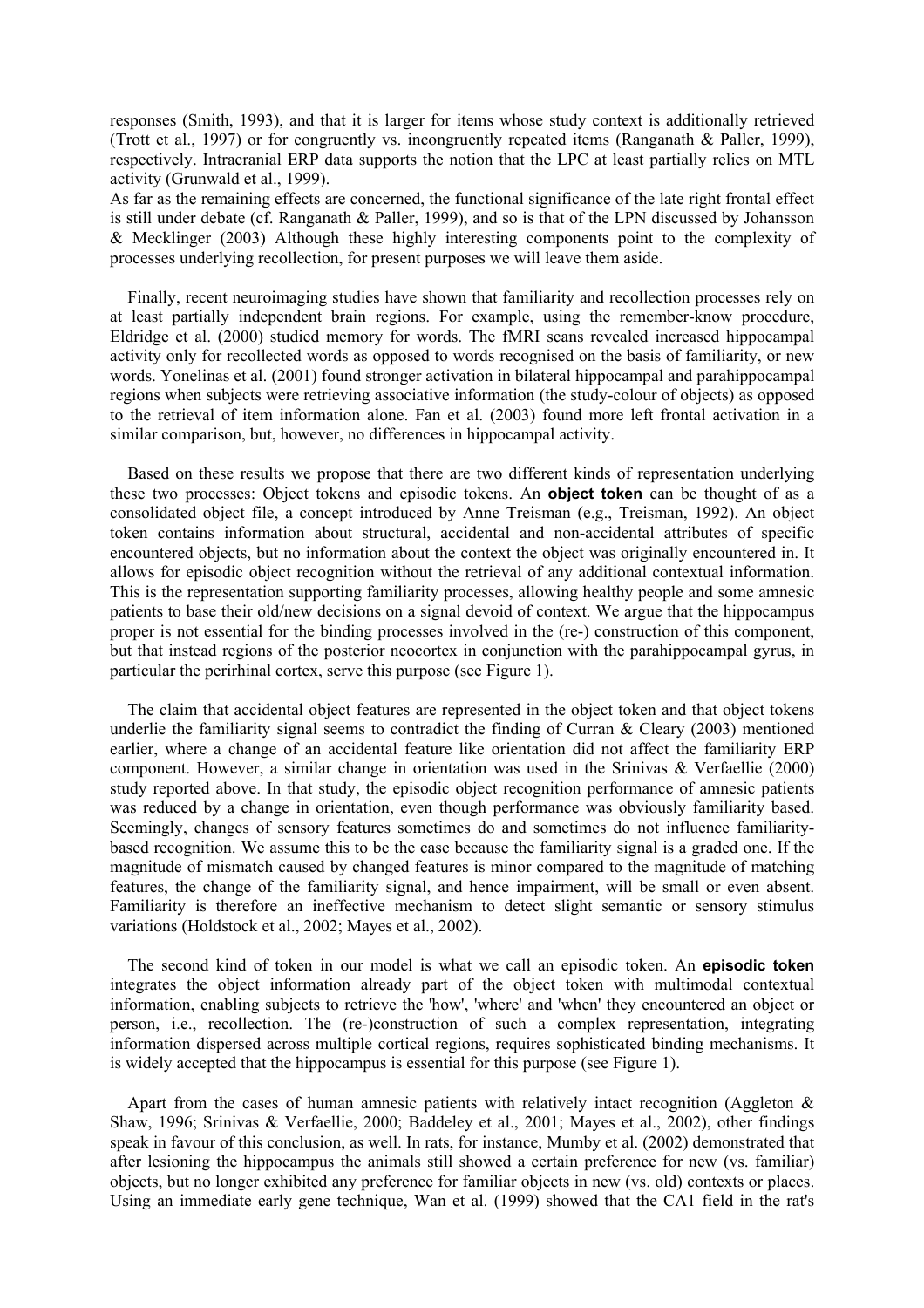hippocampus is activated if familiar objects are presented in a novel arrangement, while the perirhinal cortex is activated when single novel objects are presented. This might point to the perirhinal cortex being an essential structure in creating a familiarity signal. Compatibly, single cell recordings indicate that the perirhinal cortex is particularly rich in novelty sensitive cells (Brown & Aggleton, 2001). Even in studies where amnesic patients with relatively confined hippocampal lesions show deficits in episodic object recognition, patients with confirmed additional perirhinal lesions do even worse (Buffalo et al., 1999). Turning to the encoding side, Ranganath and colleagues (Ranganath et al., 2004) were able to show in a very recent fMRI-study that activity in the rhinal cortex during encoding predicted familiarity-based recognition, whereas activity in the hippocampus and posterior parahippocampal cortex predicted recollection.

Studies comparing item- and source memory, like the ones by Yonelinas or Fan already mentioned, offer some compelling evidence in favour of two different representation formats underlying these processes. Cansino et al. (2002) found more right hippocampal activation when subjects correctly retrieved spatial source information as opposed to mere item information. Slotnick et al. (2003) found more parahippocampal activation when subjects only retrieved item information compared to spatial source information. These data fit nicely with the proposed functions we attribute to these regions (but see Fan et al., 2003). Prefrontal activation was also reported in both studies, however, inconsistently across condition[s3.](#page-6-0) Assumed prefrontal activation is also a major difference in ERP studies comparing item- and source memory (e.g., Trott et al., 1997). Using pictorial stimuli, Van Petten et al. (2000) found a larger and longer lasting old/new effect in an item plus spatial source recognition task than in a plain item recognition task over prefrontal scalp locations. This effect was independent of source retrieval success, whereas a later posterior effect was sensitive to the accuracy of the source judgement. The delay of this effect (700-900 ms) relative to old/new effects (400-700 ms) suggests two processes operating in succession: An item recognition based process and a source recognition process. This idea is consistent with data from an intracranial ERP study conducted by Fernandez and colleagues (Fernandez et al., 1999). Examining subsequent memory effects, they found evidence for interrelated and sequentially occurring processes in the MTL, namely an early onsetting (300 ms) rhinal process and a subsequent hippocampal process onsetting at around 500 ms. In terms of our model, these could reflect the construction (the Fernandez study) and later reconstruction (the Van Petten study) of an object- and an episodic token, respectively.

Advocating for a distinction between *intrinsic item-* and *extrinsic context-information* analogue to our distinction between object- and episodic tokens is a study presented by Troyer & Craik (2000). They argue that incidental item information, tightly bound to the item, is automatically encoded, whereas richer, multimodal event information requires more attentional resources and intentional processing at encoding and retrieval. They demonstrated that divided attention at encoding and retrieval leads to worse recognition only of extrinsic context information. This is consistent with our assumption that item- and contextual information are potentially bound by different structures namely that the hippocampus is essential for the integration of contextual information but not for the binding of intra-item information. Furthermore, it also points to more fundamental differences in the processing of these different types of information. A similar view is promoted by Wilding (2004), who proposed that there are different types of information that differ in underlying binding mechanisms. Intrinsic information is integrated so well that one 'just can't help remembering' it. In contrast, the retrieval of other, extrinsic information is more under the control of subjects (Herron & Rugg, 2003).

In summary, we propose three different kinds of memory representation underlying different memory tasks: Type-traces, object tokens and episodic tokens (cf. Figure 1). The first contribute to implicit memory, the second to familiarity in explicit recognition, and the third to recollection.

<span id="page-6-0"></span><sup>&</sup>lt;sup>3</sup> As far as the much debated role of the PFC in episodic retrieval is concerned, these findings do not offer conclusive evidence. It is still uncertain whether prefrontal activation mainly reflects the attempt to retrieve source information or whether it mainly reflects evaluation processes if source information is successfully retrieved. A review of the literature suggests that both viewpoints might be right. Our model, however, remains silent in this debate.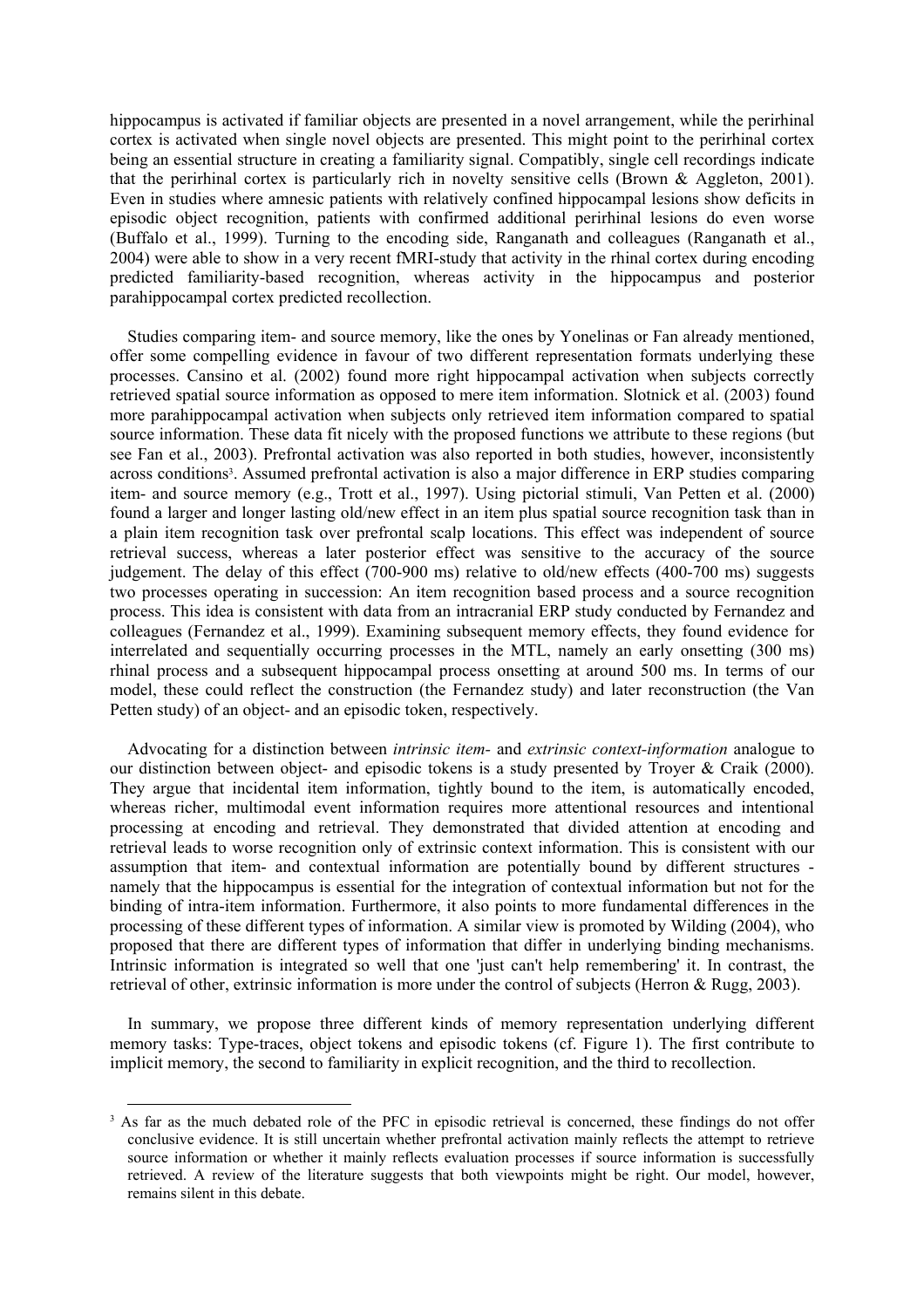The two experiments reported below served to test some specific hypotheses derived from our model. Experiment 1 aimed at the type-token distinction. The idea was that the differential sensitivity of explicit and implicit tests towards perceptual specificity should also be reflected in ERPs. If so, this would constitute another piece of evidence supporting our type-token distinction. Experiment 2 was concerned with the notion of two different representations subserving episodic recognition. The hypothesis tested was that the manipulation of intrinsic object features and extrinsic context features should yield differential results in both behavioural and electrophysiological data. If so, this would speak in favour of our distinction between object- and episodic tokens.



Fig.1: A schematic depiction of our neurocognitive model of long-term memory.

# **3 Testing the model – Some experiments**

## **3.1 Experiment 1**

#### *3.1.1 Aim*

According to the above argumentation the main goal of our first experiment was to examine whether event-related potentials (ERPs) recorded in an explicit and implicit memory task under otherwise comparable task conditions provide evidence that different memory representations underlie both types of task.

As illustrated in the introduction, we assume that explicit memory entries (tokens) include perceptual details, whereas the representations responsible for perceptual implicit memory (types) include only perceptual information relevant for identification. Performance in implicit memory tasks should thus be independent of changes of sensory stimulus attributes irrelevant for the task to be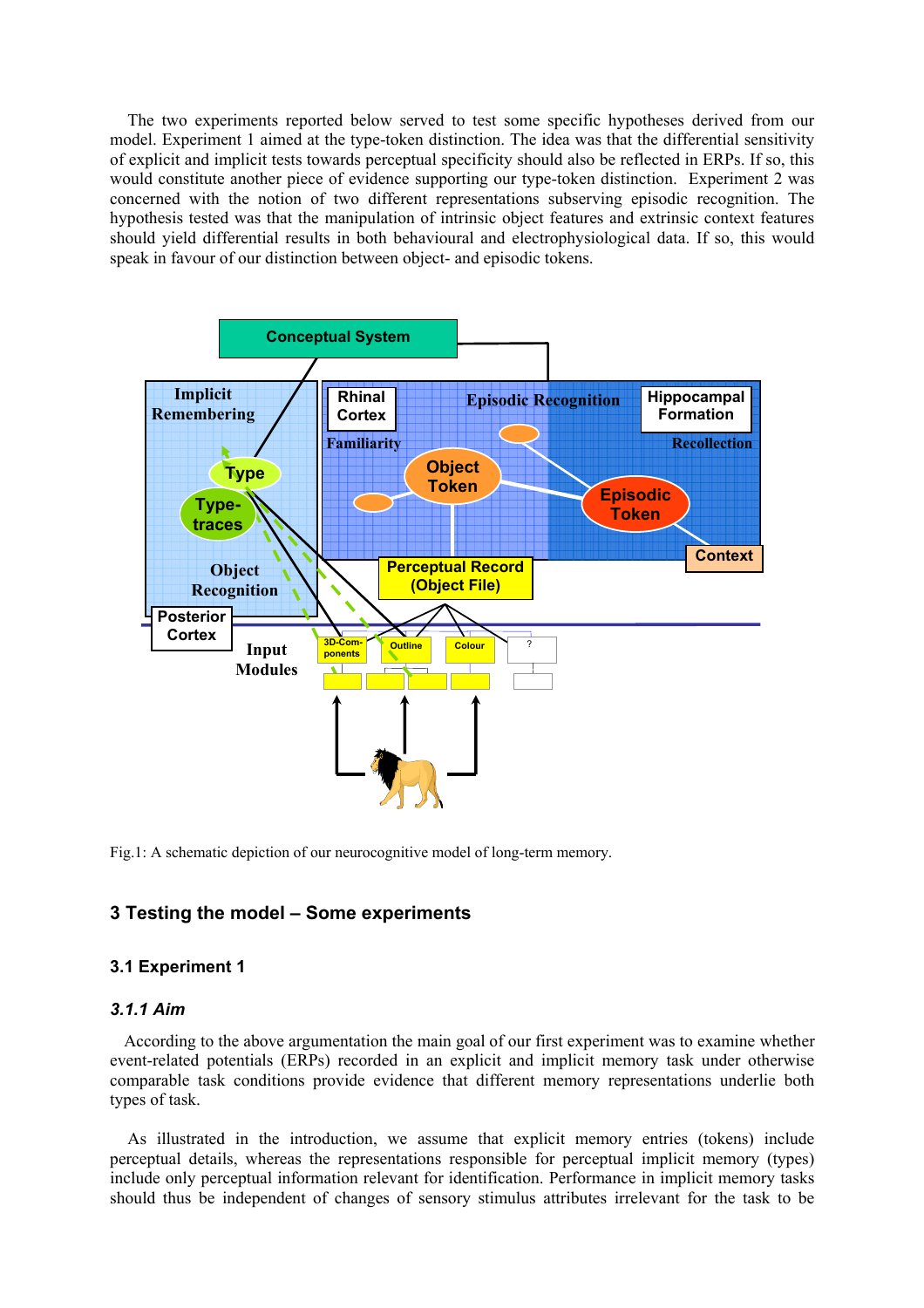performed. We therefore expected equal ERP repetition effects – mainly over posterior electrodes – for both types of repeated stimuli. Recognition memory, on the other hand, should be affected by such feature manipulations even if they are irrelevant for the decision or if subjects are unaware of it. This suggests that in the episodic recognition task participants access an integrated token that binds all features. We were interested if ERPs were able to reflect these indirect influences of our perceptual manipulation. Given what we know from ERP studies about explicit memory (cf. Friedman & Johnson, 2000; Mecklinger, 2000) we expected modulations of the mid-frontal and the (left) parietal effect, both of which should differ from the ERP effects in the implicit memory task.

# *3.1.2 Method*

We therefore conducted an experiment in which two groups of subjects (an implicit and an explicit group) incidentally learned 60 visually presented objects by performing a living-nonliving task. Each picture was presented for 500 ms. During test, all subjects were presented 120 objects, 60 of which had been seen previously in phase 1, and 60 that were new. Half of the repeated items was presented identically and half as mirror-reversals. In order to enhance the contribution of sensory information to memory processes, we used stimuli that were hard to identify. They were similar to the items of 'Ishihara's Test for Colour Blindness' (see Figure 2).



Fig. 2: Example of items used in Experiment 1. The same item in standard and mirror-reversed orientation is depicted.

Subjects from the implicit group again had to perform the living-nonliving task, whereas subjects from the explicit group were given an unexpected recognition memory test. In the latter condition, old objects presented in the same orientation (congruent) as well as mirror reversed objects (incongruent) had to be accepted as old, and new items had to be rejected. In the implicit condition there was a third experimental phase (phase 3), in which subjects saw those 60 objects again that had been new (i.e., presented for the first time) in phase 2. Hence, these items were now (in phase 3) seen for the second time (30 identically repeated, 30 repeated as mirror-reversals). Again, subjects performed the livingnonliving task. This procedure resulted in a total of 120 first presentation items (60 from phase 1 and 60 from phase 2) and 120 second presentation items (60 from phase 2 and phase 3, respectively).

Since the data will be reported elsewhere, we will only give an overview, for any further (e.g., statistical) details please see Groh-Bordin, Zimmer, and Mecklinger (in review). All reported results were significant in  $\alpha$ -adjusted comparisons.

# *3.1.3 Results and discussion*

We observed a behavioural as well as an electrophysiological dissociation between type of task and perceptual specificity. Reaction times for incongruent items in the explicit test were decelerated relative to congruent ones, whereas both types of items caused identical repetition priming in the implicit test (see Figure 3).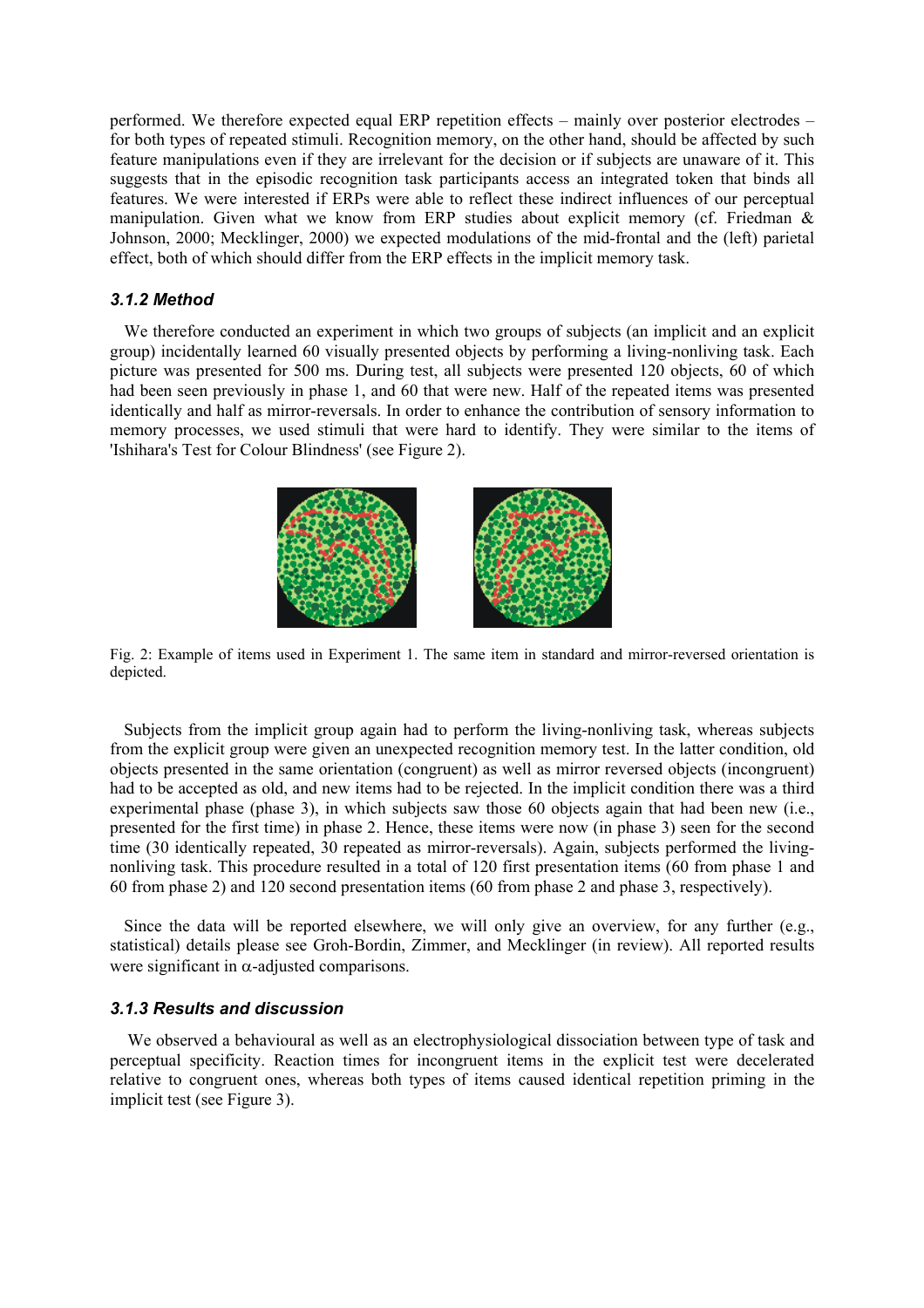

Fig. 3: Average response times for correct answers in the implicit and explicit test as a function of item status;  $1<sup>st</sup>$ refers to first presentations in the implicit test,  $2<sup>nd</sup>$  to congruent or incongruent second presentations; CR and Hits refer to correct answers in the explicit test for new, old congruent and old incongruent items; error bars indicate within subjects standard errors of mean.

Electrophysiological data revealed converging evidence for this dissociation. In the *implicit memory* test, ERPs showed a more pronounced positivity for repeated stimuli relative to new items mainly over centro-parietal recording sites in a time interval from 500 to 800 ms, and this effect was independent of perceptual congruency (see right-hand side of Figure 4). ERPs in the *episodic recognition* condition showed a positive deflection resembling the previously described mid-frontal old/new effect (FN400 effect) in its spatial and temporal characteristics, but only for identically repeated stimuli, not for reversed ones. The parietal proportion of the old/new effect, on the other hand, differentiated between old and new items but did not dissociate identical repetitions and reversals (see left-hand side of Figure 4).

These results provide further evidence for the independence of perceptual priming from variations of accidental sensory features. ERPs in the implicit condition showed similar characteristics for congruent and incongruent stimuli during the whole recording epoch. In contrast, waveforms in the explicit condition highlighted the influence of perceptual specificity by differentiating congruent and incongruent items in an early time interval (250-450 ms). We suggest that this dissociation can be explained by different forms of memory representations accessed by implicit and explicit memory tests. Our findings support the view that the memory representations implicit memory relies on do not include information about arbitrary perceptual features. Rather, they reflect a representation of features relevant for identification (type) which includes the visual object form. Temporary changes to this representation may cause an implicit old-new effect, because these types are automatically accessed during identification. Explicit memory, on the other hand, is based on object tokens that bind all stimulus features of an item independently of their relevance for identification. When people are in a retrieval mode they try to access these tokens, leading to familiarity or recollection-based recognition judgements. Incongruent features hinder the reactivation during episodic retrieval even when they are irrelevant, because they mismatch information represented by the token. The ERP as well as the behavioural data in our first experiment are in good agreement with this suggestion.

The finding that sensory manipulation affected the frontal but not the parietal old-new effect is in contradiction to the result of Curran and Cleary (2003). This can possibly be explained by some characteristics of our study, namely the emphasis on sensory processing due to the nature of the stimuli, and the fact that study was incidental. These factors might have reduced binding processes relying on the hippocampus at encoding (and hence also at retrieval), and might have increased the contribution of object tokens (as opposed to the hippocampally dependent episodic tokens) to recognition caused by a stronger reliance on sensory information. At the same time, the perceptual conditions enhanced the magnitude of non-matching sensory information in early processing in the incongruent case. To put it simply, all pictures appeared to be new at first glance and only after some processing did they match their object token. Additionally, in contrast to Curran and Cleary, in our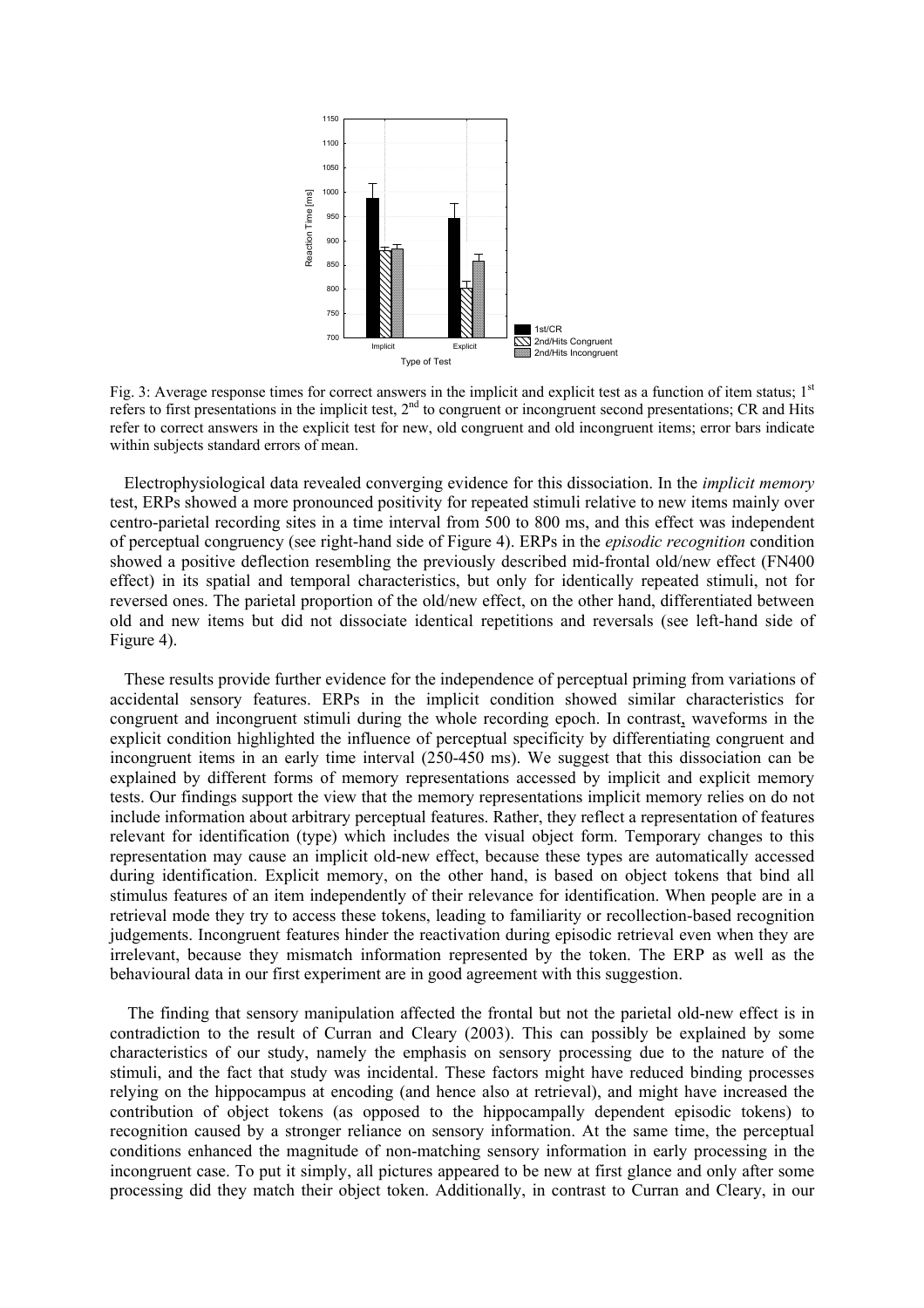case the sensory change was not relevant and it was not mentioned during encoding. We will come back to this aspect in the general discussion.



Fig. 4: Grand average waveforms (linked mastoids referenced) at Fz and Pz electrodes in the explicit (left-hand side) and implicit (right-hand side) test as a function of item status  $(1<sup>st</sup>$  refers to first presentations in the implicit test,  $2<sup>nd</sup>$  to congruent or incongruent second presentations; CR and Hits refer to correct answers in the explicit test for new, old congruent and old incongruent items); time scaling ranges from –200 to 1000 ms after stimulus onset; stimulus offset is at 500 ms; positive deflections are displayed downward.

## **3.2 Experiment 2**

# *3.2.1 Aim*

As pointed out in the introduction, we think that there are two different kinds of representation concerned with object- and episodic recognition. The object token comprises information about individual items and their incidental features and is necessary for item recognition via familiarity processes. Richer, contextual information is included in the episodic token, which enables recollective experience.

Changing an irrelevant feature of an object should have detrimental effects on recognition performance in terms of longer reaction times, because the object token will be automatically reactivated in whole when the cue is presented. According to Troyer and Craik (2000), contextual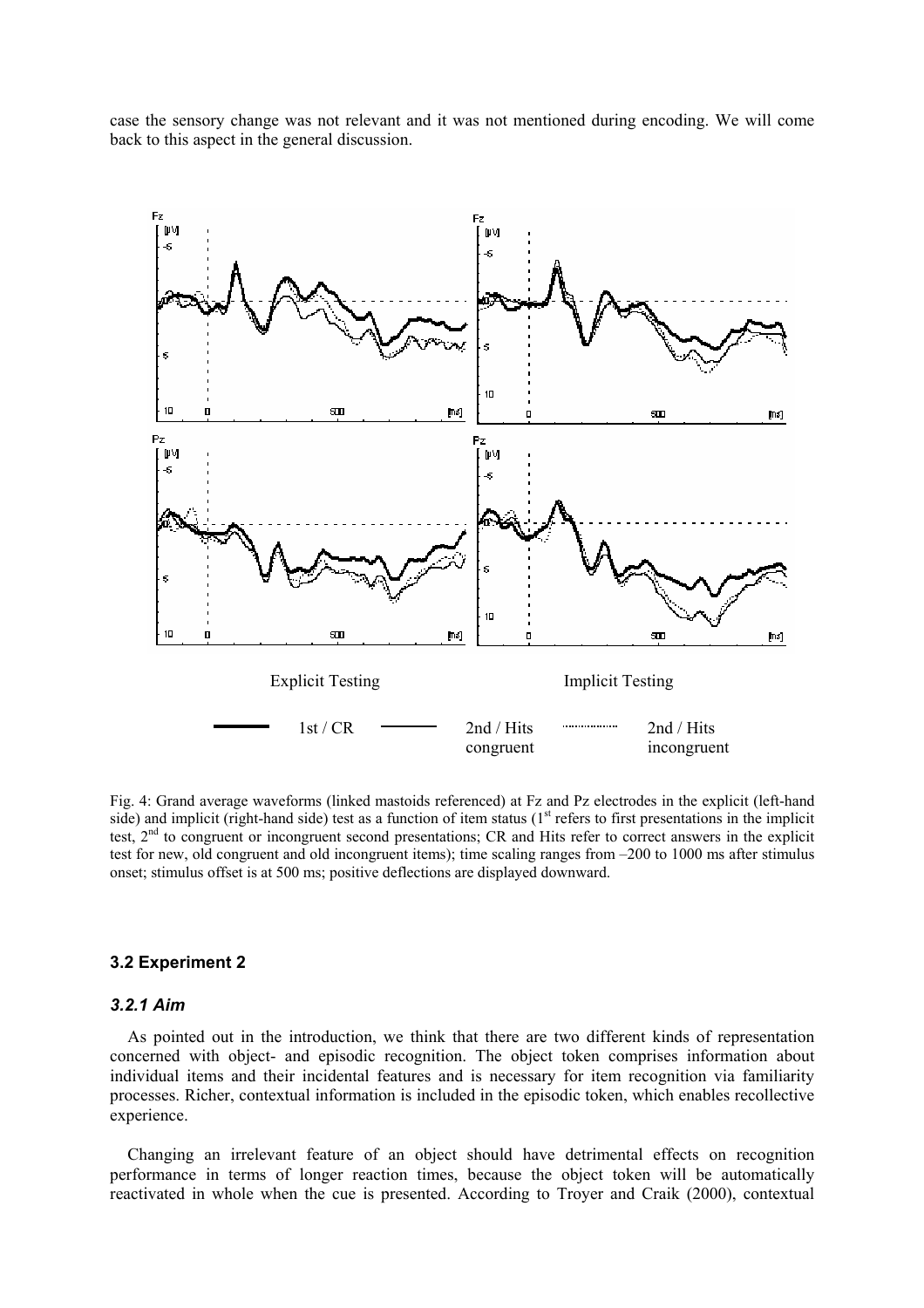information should rely more on controlled processes, and therefore subjects should be able to mask out the irrelevant context information. Thus, changing only the background should not impair object recognition. As far as the ERP data from the object decision phase is concerned, we hypothesised that the incongruency of colour should become apparent in a modulation of the frontal old-new-effect. However, colour information is potentially also bound into the episodic token by more controlled processes. As we explicitly instructed subjects to encode colour and context and to elaborate these features, we expected that the incongruency of colour might also modulate parietal effects. Incongruency of context, however, should only (if at all) become apparent in the parietal old-new effect, because in this case object information has to be actively bound to extrinsic context information (i.e., into an episodic token) in order to produce an effect of incongruency – a process for which the hippocampus should be vital.

## *3.2.2 Method*

We conducted an experiment in which an object feature (colour) and the shape of an arbitrary grey background (context) were manipulated between study and test. In the study phase, subjects were presented 80 images of everyday objects which could appear in one of four different arbitrary colours and on one of four different arbitrary backgrounds (see Figure 5). Every item was presented twice in succession to enhance encoding. Instructions were to intentionally memorise the specific combination of object, colour and background. At test, the 80 old items were intermixed with 80 new items and, more importantly, 40 old items were presented incongruently, i.e., either in a different colour or on a different background (i.e., in a new context). The colour-context factor was varied between subjects. Subjects had to make two succeeding decisions concerning every item. First, they had to decide whether or not the object had been presented before, independently of colour or background (old-new decision). Then a cue was presented and participants were to indicate whether or not the colour or the context of the object, respectively, had changed (feature decision). Twenty-seven subjects took part in this experiment, but eleven had to be excluded due to bad performance (object recognition at chance level) or technical problems, leaving 16 subjects that entered the analysis. For Experiment 2, we will report parts of our data in more detail, because they are not published elsewhere.



Fig. 5: Examples of items used in Experiment 2. Note: Only colour or context was changed at test in incongruent cases, both features were never altered at the same time.

## *3.2.3 Behavioural results and discussion*

As in other experiments (Zimmer & Steiner, 2003), the incongruency of colour produced costs in episodic object recognition, i.e., colour incongruent objects were recognised more slowly even though colour was irrelevant (1121 ms vs. 1040 ms; *F*(1,14)=7.73, *MSE*=3401, *p*=.015). Context incongruency, however, had no effect on reaction times  $(1077 \text{ ms vs. } 1059 \text{ ms}; F<1)$ . There were also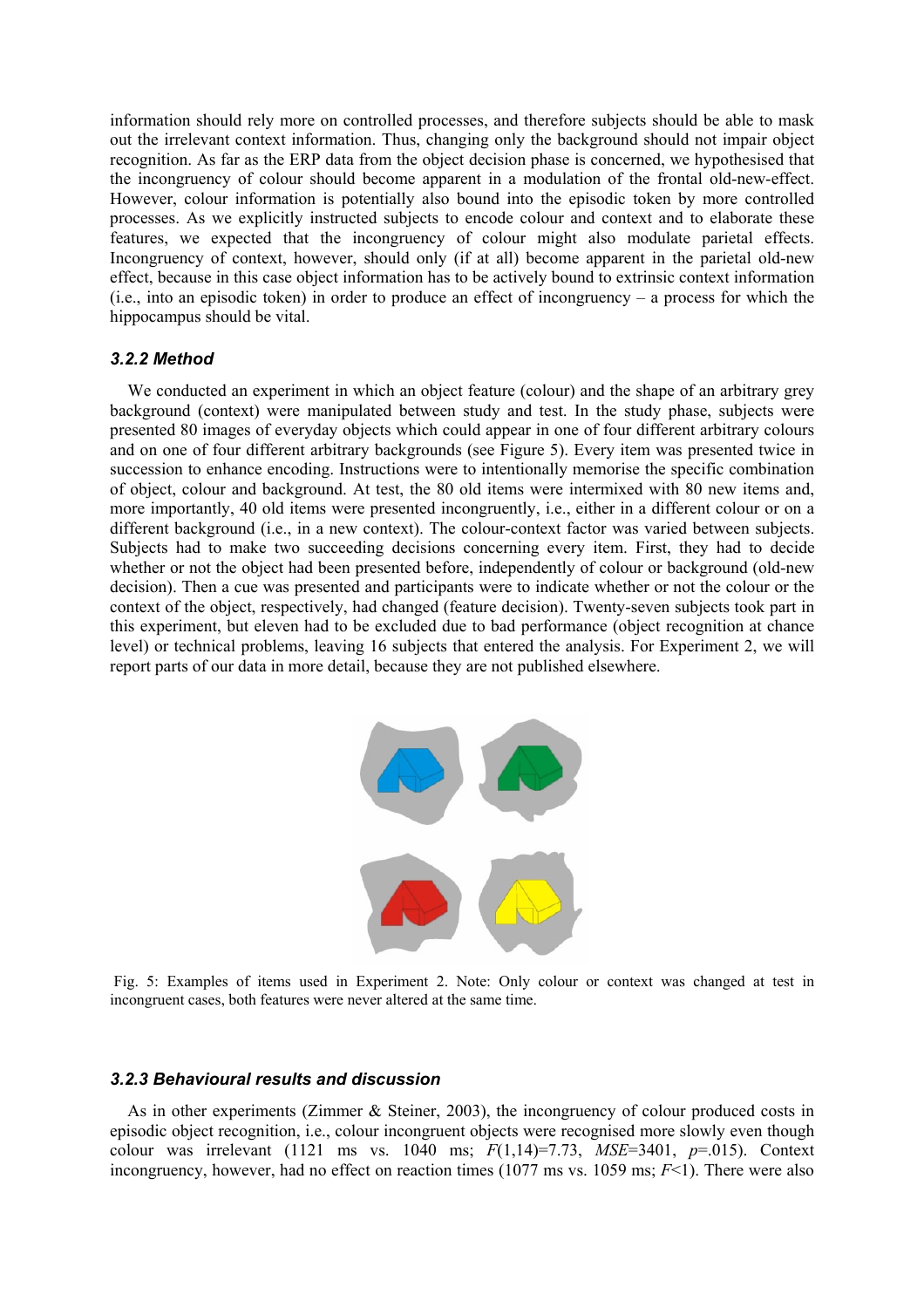no effects in the relative frequency data in either case (see Figure 6). The behavioural results therefore confirmed our expectations.

That this is a genuine effect of the manipulated features and not an effect caused by different strategies in the two groups of participants is proved by the results of a control group. These subjects (13 persons) were given the same task in a behavioural test, but in this experiment the manipulation of colour and context was a within subject factor, so strategy changes were unlikely. In this experiment, a post-hoc analysis (Fisher's LSD) revealed that colour and context congruent trials (1271 ms) differed from colour incongruent (1373 ms; *df*=24, *MSE*= 12998, *p*=.04) but not from context incongruent (1288 ms) trials.



Fig. 6: Object (old-new) decision data. Relative frequencies for all 'yes'-responses as a function of item status (left-hand side) and average response times for hits as a function of item status (right-hand side); FAs refers to false alarms; error bars indicate within subjects standard errors of mean.

Looking at performances regarding the feature decision, however, showed that subjects had only learnt the object-colour associations, but not the object-context associations. The difference between the proportion of 'yes'-responses in congruent (hits) and colour-incongruent (false alarms) trials was highly significant (.59 vs. .17; *F*(1,14)=58.85, *MSE*=.012, *p*<.001) while there was no difference between congruent and context-incongruent trials (.57 vs. .52; *F*<1). The analysis of reaction times for the feature decision yielded no significant results (see Figure 7). In other words, we could show that the colour associations had been learnt, and that incongruency of this intrinsic feature produced indirect costs on object recognition, just as predicted. Unfortunately, however, we were unable to show that subjects had learnt the context associations. Hence, we can take this result as support for the notion that the learning of colour and context features, respectively, differ in some respect, but we cannot take the result as support for the stronger assumption that the mismatch of colour at test results in different effects than the mismatch of context if both features are part of a memory trace (i.e., have been learnt). This result thus does not directly contradict our hypothesis, but it does not allow appropriately testing it, either.

## *3.2.4 Electrophysiological results and discussion*

Turning to the ERP data recorded during the object decision phase, we analysed the data basically in the same way as described in Groh-Bordin et al. (in review). We found a centroparietal old-new effect with a slightly left-lateralised topography from about 400 to 600 ms (maximal at midcentral ROI;  $F(1,15)=6.51$ ,  $p=.02$ ). This is the expected pattern associated with recollection. There was no significant circumscribed frontal old-new effect, however. Nevertheless, we did find an early onsetting (200 to 800 ms) congruency effect at left- and midparietal electrodes in the colour group (midparietal ROI;  $F(1,7)=5.97$ ,  $p=.04$ ), and a rather broad and late (700 to 900 ms) congruency effect in the context group, maximal at midcentral electrodes (midcentral ROI; *F*(1,7)=5.92, *p*=.045) (see Figure 8).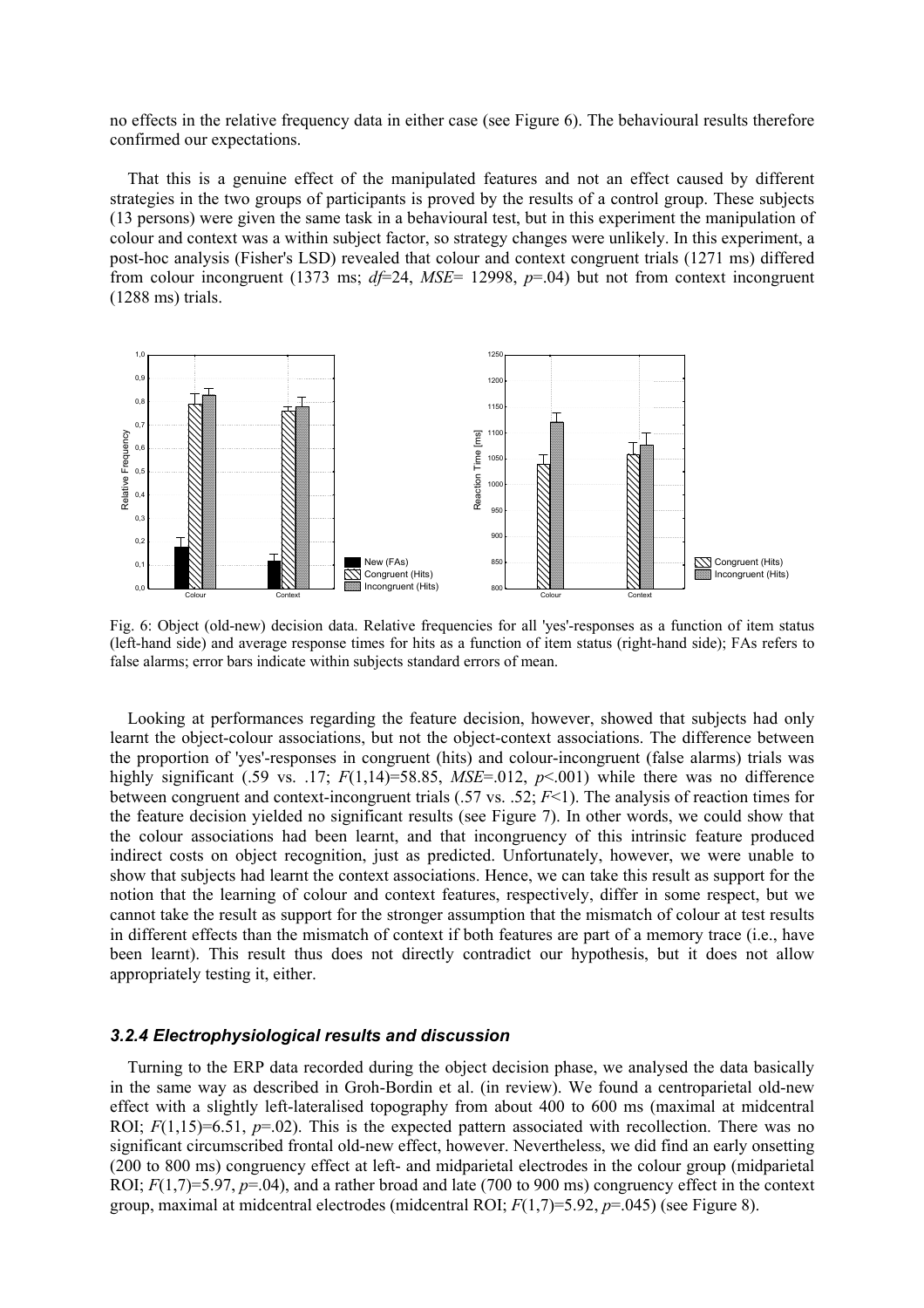

Fig. 7: Feature decision data. Relative frequencies (left-hand side) and average response times (right-hand side) for all 'yes'-responses as a function of item status; FAs refers to false alarms; error bars indicate within subjects standard errors of mean.



Fig. 8: Grand average waveforms (linked mastoids referenced) from the object (old-new) decision at left parietal ROI for colour (left-hand side) and mid central ROI for context (right-hand side) as a function of item status; time scaling ranges from –200 to 1100 ms after stimulus onset; positive deflections are displayed downward.

It was unexpected that the congruency effect in the colour condition only occurred at centro-parietal sites. However, the very early onset and long duration of the colour-congruency effect might indicate that this effect reflects two components. The early portion – starting at around 200 ms – might be related to an automatic access of colour information, while the later portion might reflect a modulation of the parietal old-new effect due to intentional colour processing. This is speculative but consistent with the notion that in the case of explicit feature encoding, colour information is integrated into an episodic token, and is henceforth processed differently compared to remembering following incidental encoding. We do not know, however, whether this explicit colour encoding is also responsible for the absence of the expected frontal modulation. Two further factors are potentially relevant. First, the easy identification of objects might have reduced the contribution of incongruent sensory feature information to the familiarity signal of stimuli (cf. Curran & Cleary, 2003). A second reason is that we did not introduce totally new context backgrounds in the test phase. Therefore, even new objects were displayed on highly familiar backgrounds. Thus, the base line for the familiarity component might not have been assessed properly.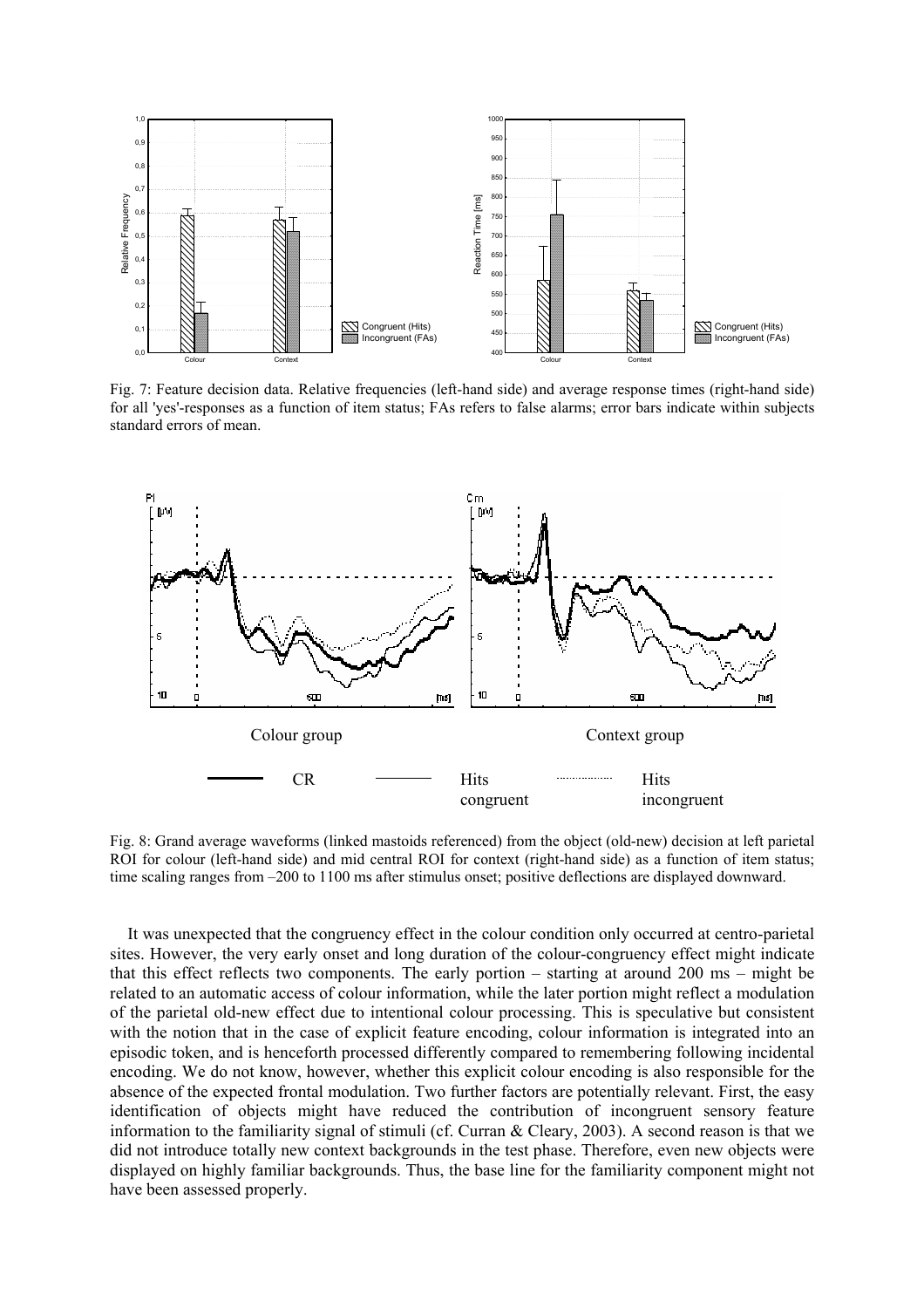In the context condition, there are seemingly two consecutive processes taking place, consistent with an idea expressed above (cf. Van Petten et al., 2000): An early recognition of the object disregarding context reflected in the old-new effect, and a late process reflecting retrieval of contextual detail and affected by congruency. This late congruency effect either occurs after subjects have made their feature decision, or reflects a process too weak to affect either the object or the feature decision (remember that there were no behavioural signs of such an effect in either the object or the feature decision). This would indicate that subjects made their feature decision quite early – already during the object decision phase. One point speaking in favour hereof is that ERPs from the feature decision phase showed no process specific effects whatsoever. The fact that the congruency effect in the context group extended to frontal sites might correspond to higher demands on retrieval control while attempting to retrieve detailed contextual information, or to the retrieval of detailed contextual information itself<sup>4</sup> (cf. Rugg et al., 1999; Ranganath et al., 2000).

The conclusion to be drawn, however, is that congruency effects seem to differ markedly in onset and topography for intrinsic and extrinsic features, assumingly reflecting differences in necessary (controlled) retrieval effort, or, in our terms, differential access to stored representations. Thus, although we didn't observe the expected distinct effects on familiarity and recollection components, these differences in onset and topography indicate differences in the processing of intrinsic and extrinsic features.

#### **3.3 Experiment 2a**

#### *3.3.1 Aim and method*

One major drawback of Experiment 2 was the fact that subjects obviously failed to learn the objectcontext associations. We speculated that this was due to the insufficient discriminability of the backgrounds used. However, a good deal of participants even failed to recognise the objects above chance level, so the task might have generally been too difficult. We therefore designed a follow-up study (Ecker  $\&$  Zimmer, in preparation) in which we introduced a number of changes in experimental material and procedure to enhance performances. Namely, we now used nameable, more distinct geometrical backgrounds (see Figure 9) and we introduced two separate study-test blocks. Additionally, all items were presented twice in one study block and we announced a performance feedback to motivate subjects. Altogether subjects were presented 2 (repeated presentation of same items in one study block) x 40 (number of individual items per study block) x 2 (dual study-testblocks) study items. At test, we presented each item during the object decision *and again* for the feature decision task and we emphasised the need for quick responses in subjects' instructions. This supposedly enhanced the likelihood of subjects indeed postponing their feature decision until the item reappears, enabling us to analyse ERPs from this second phase as well (in the first experiment only a cue had been presented for the feature decision, but the item had not been shown again). The data of 32 subjects were entered into the analysis.

#### *3.3.2 Results and discussion*

From this study only the behavioural data is already available, the ERP data is preliminary. First of all, the newly introduced changes to experimental procedures were successful: No subject had to be excluded due to bad object recognition performance, which was near ceiling overall (>.9 in all conditions). Replicating the behavioural findings from the two already mentioned studies, the incongruency of colour again produced costs in object recognition, i.e., colour incongruent objects were recognised more slowly even though colour was irrelevant (1057 ms vs. 962 ms; *F*(1,30)=20.02, *MSE*=3539, *p*<.001). Again, context incongruency had no effect on reaction times (1089 ms vs. 1081) ms; *F*<1). Although there was a significant interaction in the frequency data compatible with our hypotheses – more 'yes' responses to colour congruent items (.98) compared to the other 3 conditions (.93-.94);  $F(1,30)=11.02$ ;  $MSE=.001$ ;  $p=.002$ ) – this effect has to be interpreted with caution due to

<span id="page-14-0"></span> <sup>4</sup> Note that this effect has nothing to do with the well studied but earlier onsetting familiarity component mentioned above.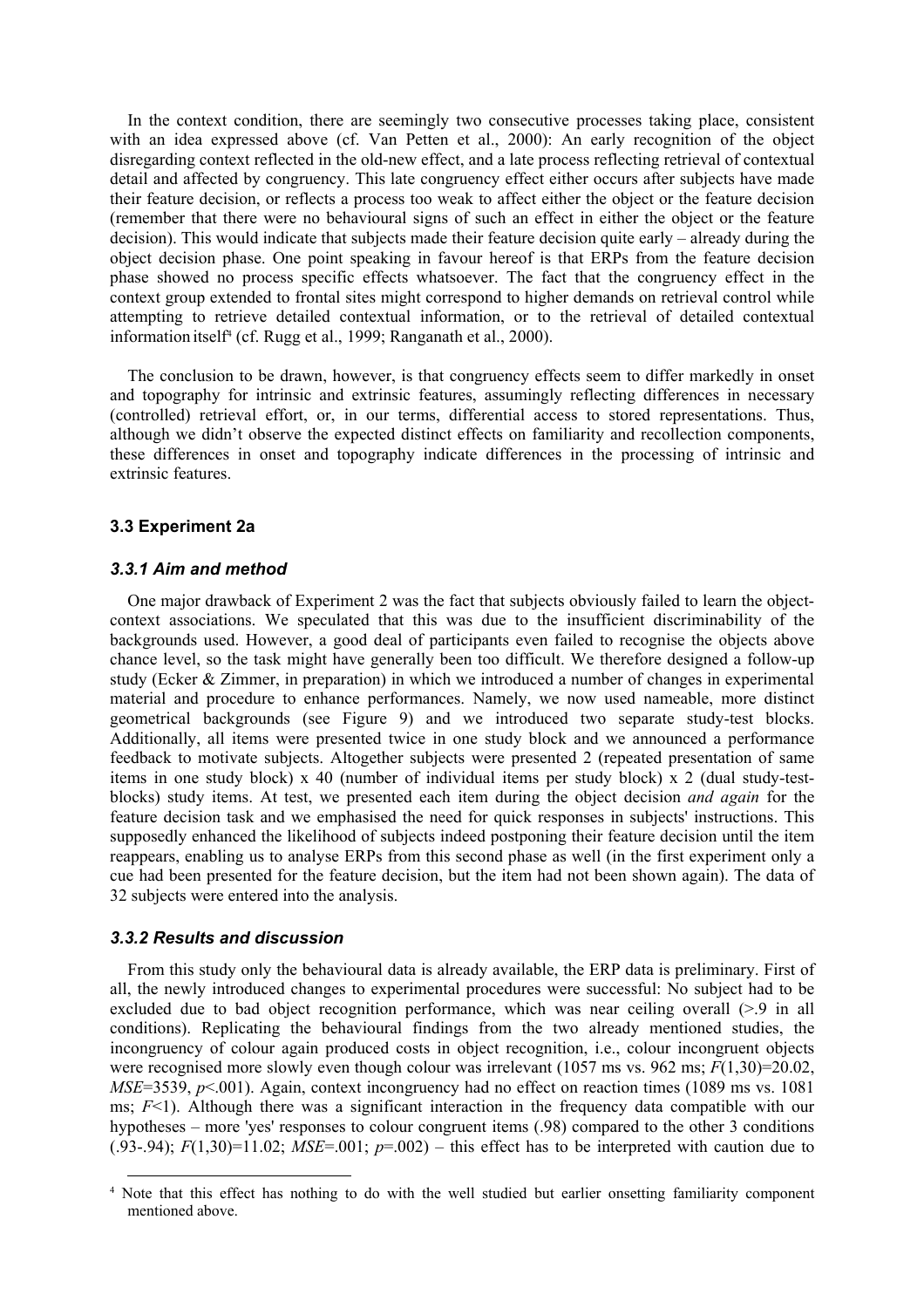

Fig. 9: Examples of items used in the follow-up study of Experiment 2 (Exp. 2a). Note: Only colour or context was changed at test in incongruent cases, both features were never altered at the same time.

ceiling effects. Turning to the feature decision, the difference in relative frequencies between congruent and incongruent trials was now significant and of about the same size for both groups (.81 vs. .18 in the colour group,  $F(1,30)=119.78$ ,  $MSE=0.03$ ,  $p<0.01$ ; and .76 vs. .25 in the context group  $F(1,30)=79.70$ ,  $MSE=.03$ ,  $p<.001$ . There was no significant difference in discrimination scores (Prscore .64 vs. .52;  $t(30)=1.43$ ,  $p>1$ ). This means that we can now state that the incongruency of an intrinsic feature causes indirect costs on object recognition, whereas the incongruency of an extrinsic feature causes no such costs, even though both kinds of information were learnt and associated with object information to the same degree. This outcome is what we had predicted (see Figure 10).

As far as the ERP data of the episodic object recognition phase is concerned, we found the expected frontal and parietal old-new effects, and we were able to replicate the modulation of the parietal oldnew effect by congruency in the colour condition. There were no congruency effects in the context group, though. The fact that congruency effects in the colour group *only* appeared parietally and not frontally as well replicates Experiment 2, but is inconsistent with our hypotheses.



Fig. 10: Average response times for hits as a function of item status in the object (old-new) decision (left-hand side); relative frequencies in the episodic object recognition test are given as figures in the text. Average proportions of 'yes'-responses as a function of item status in the feature decision (right-hand side); FAs refers to false alarms; in this case response times are given as figures in the text. Error bars indicate within subject standard errors of mean.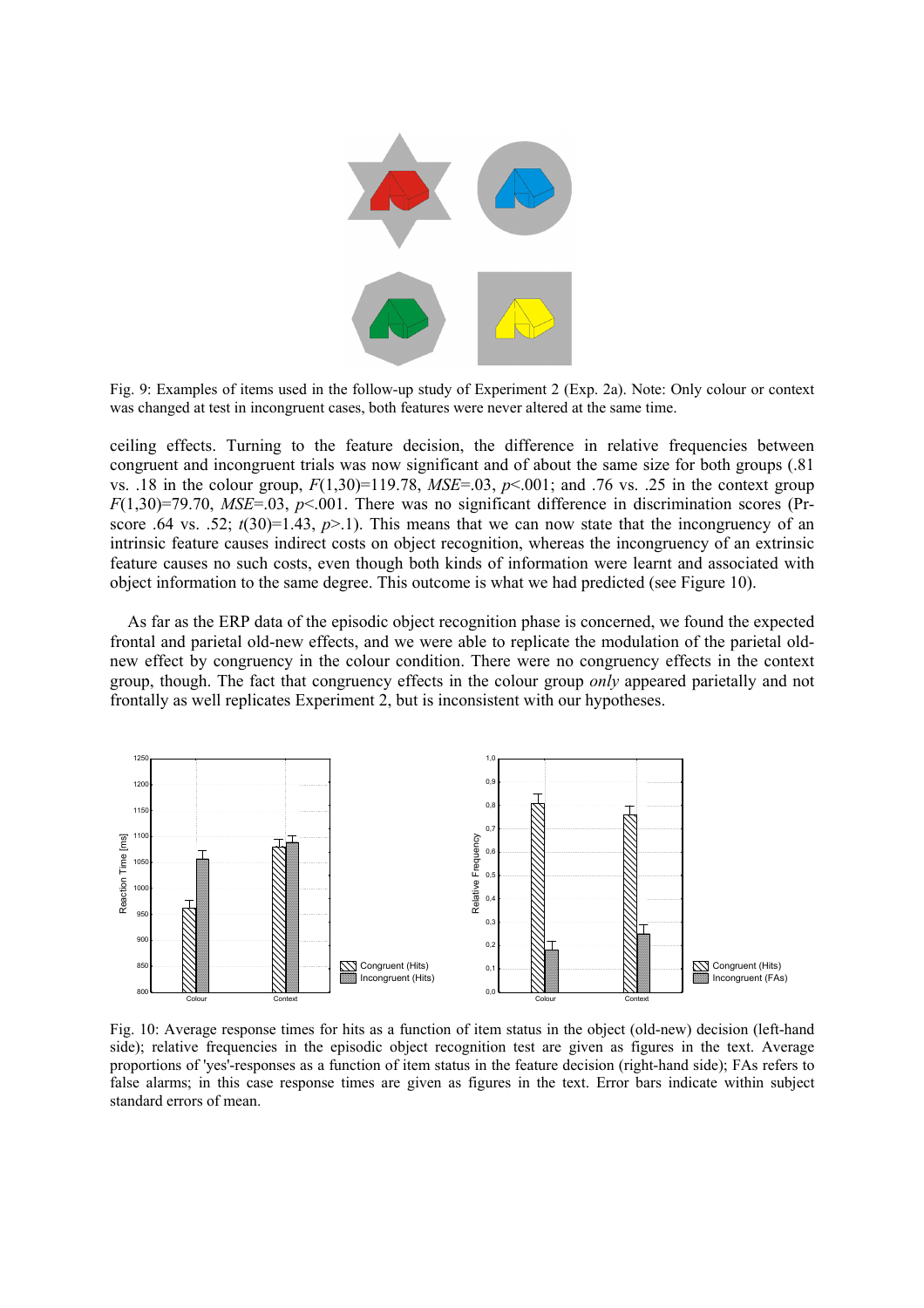# **4 General discussion**

Concentrating on the main results, we observed four effects. In a **perceptual implicit test**, we found clear old-new effects in behavioural and electrophysiological data (Exp. 1) which were *independent* of sensory congruency (a change of the picture's orientation). In the **episodic object recognition** test of Exp. 1, using the same material (unusual pictures difficult to identify), the same incongruent and still irrelevant sensory feature impaired recognition and modified the early *frontal*  old-new effect. *Incongruent* pictures elicited an early *FN400* component comparable to the one elicited by new items. The parietal old-new effect was not influenced by sensory congruency. In Exp. 2, we contrasted **intrinsic** (colour) and **extrinsic** (context) **feature** manipulation. We adopted a sequential test procedure, with an old-new object recognition test followed by a feature recognition test. An *incongruent colour* impaired episodic object recognition, and it modulated the *parietal* oldnew effect. A changed *context* did *not* influence episodic object recognition, neither in the behavioural nor in the electrophysiological data (Exp. 2a). However, in Exp. 2, a very late parietal effect of congruency could be seen.

These data demonstrate that our distinction of different memory entries is reasonable. Consistent with our expectations, the implicit test was unaffected by sensory congruency and context did not influence episodic object recognition. We attribute the first outcome to type-traces, and the second to episodic tokens deliberately used *after* the object token has been addressed. We had predicted these results from our model. However, we had not expected the ERP effects in episodic object recognition to vary dependent on the experimental procedure. In Experiment 1 we observed an early midfrontal congruency effect in the explicit test, yet in Experiment 2 we observed a parietal congruency effect. The reasons for this are not quite clear, however, there are some critical differences between the two paradigms that might be crucial.

The first is study intention: In Experiment 1 participants were not instructed to memorise the items, whereas an integrative learning instruction was explicitly given in Experiment 2. Furthermore, subjects knew that the manipulated sensory attribute was to become relevant in Experiment 2, whereas it was irrelevant throughout Experiment 1. These inconsistencies are similar to those reported above when we compared the Curran and Cleary with the Srinivas and Verfaellie study. Noticeably, congruency effects were observed frontally (or in familiarity based recognition) when learning was incidental, but parietally when learning was intentional and subjects' attention was focussed on the relevant feature. We assume that the instruction to memorise the colour of the objects may have led to more explicit colour processing, and consequently to a hippocampally mediated integration of colour information into the episodic token at study. Similarly, at test, the required feature judgement in the second decision might have enhanced the tendency to base the object decision on the episodic token, too. According to our cTAP approach, the study task together with the constraints of the neural architecture are the key factors for all further processing, including the construction and reconstruction of representations. In other words, what is consciously and intentionally bound (by the hippocampus) will be consciously reactivated (via the hippocampus) when subjects are in the respective retrieval mode (cf. Moscovitch, 1992).

Another point is the nature of the stimulus material used<sup>5</sup>. Items in Experiment 1 were designed to enhance perceptual processing. This may have led to more sensory information being integrated into the object token. On the other hand, the incidental nature of study reduced constructive processing of the episodic token. Both effects together may have rendered congruency effects in familiarity more likely. The exact contribution of these factors and their interaction are not well understood yet, so under what circumstances congruency effects will appear frontally or parietally, and why they do not occur together, is still unclear. Further studies manipulating study intention, the amount of necessary

<span id="page-16-0"></span><sup>&</sup>lt;sup>5</sup> The reader might have noticed that we had also manipulated different sensory features in these two experiments. We do not consider this to be relevant, because sensory congruency effects are reported for both types of features. However, this factor should be controlled in future research.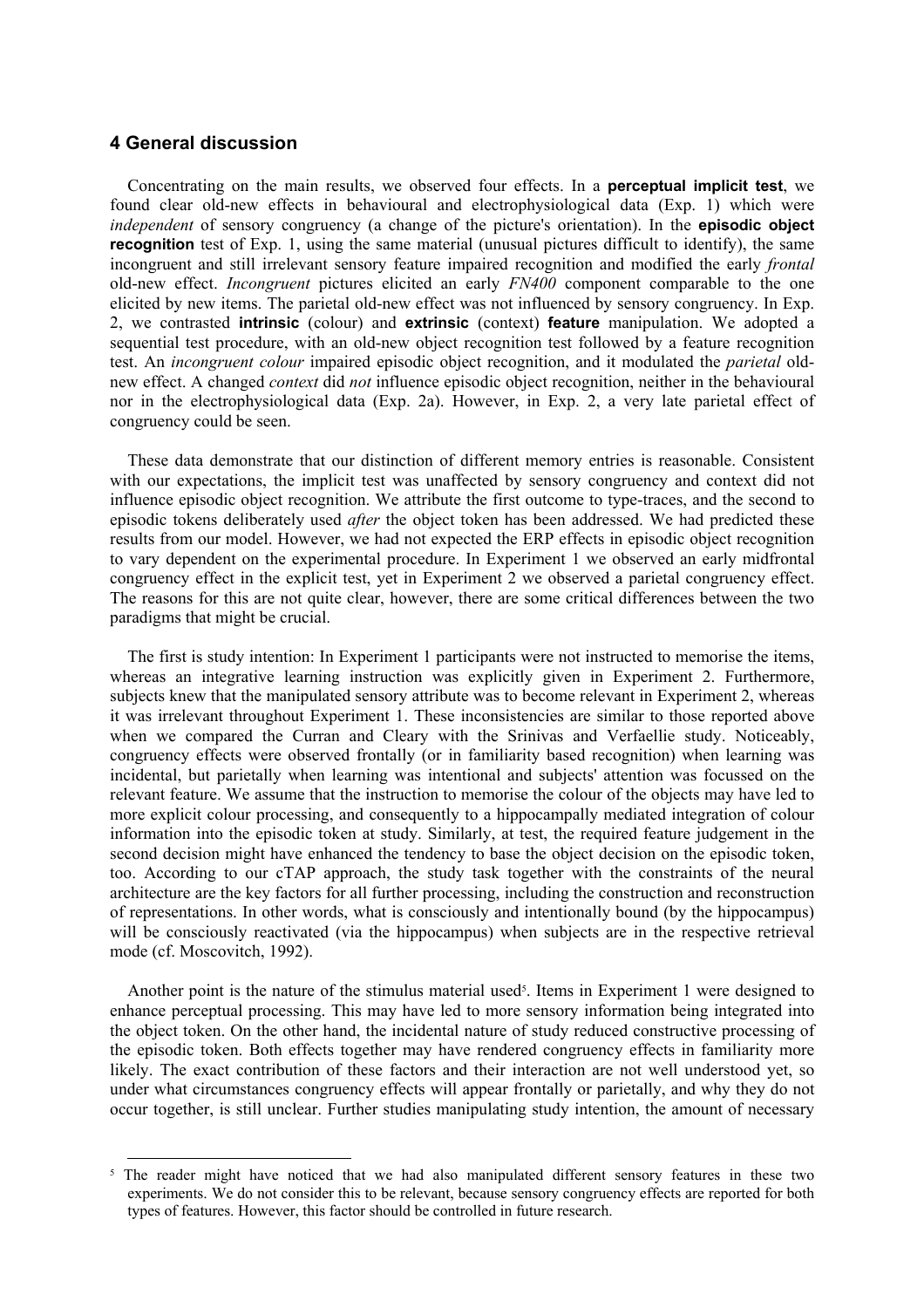sensory processing, and also looking at subsequent memory effects at encoding are urgently needed in order to clarify these issues.

Finally, we would like to comment on some aspects our model does not, or only marginally, address. As far as semantic memory is concerned, we have only stated that sensory types can be considered entry points to the 'semantic system', as they carry some conceptual information themselves (what does a rubber duck look like?) and are an important step along the processing route from basic visual analysis to object identification and usage. Obviously there is a lot more to semantic memory. According to Treisman, semantic information is part of an object file. We have focussed on the sensory information represented in an object token. The relationship between these types of representation and its consequence on binding have to be clarified more thoroughly. The already mentioned studies of developmental amnesia (Vargha-Khadem et al., 1997; Baddeley et al., 2001; Brizzolara et al., 2003) have suggested that conceptual knowledge can be acquired without an intact episodic memory system. In terms of our model it seems as if object tokens can be sufficient to encode information into the semantic memory system. Episodic tokens would then be confined to spatiotemporal and other contextual information<sup>6</sup>. An interesting question would be what happened if not only the hippocampus, but also the perirhinal cortex was damaged in early childhood? Anyway, the topic of how and under what circumstances adult amnesics can acquire semantic knowledge remains unsolved (Tulving et al., 1991; Hamann & Squire, 1995; McKenna & Gerhand, 2002; Bayley & Squire, 2002), and so is the role of higher brain plasticity, more efficient learning strategies, environmental support and personality traits in the performance of developmental amnesics.

Furthermore, we have discussed the role of some brain structures (the hippocampus, perirhinal cortex, domain-specific modules in the posterior neocortex), but not others, also highly relevant for human mnemonic processing (the diencephalon, the prefrontal cortex). Diencephalic lesions commonly lead to dense amnesia, and hence must subserve some crucial function (Aggleton & Brown, 1999). However, there seems to be no consensus yet about exactly what that function is (for some interesting ideas, see Burgess et al., 2002). Apart from that, a wealth of memory studies has reported prefrontal activation in different conditions (cf. Lepage et al., 2000; Cansino et al. 2002, Slotnick et al., 2003). As mentioned above, the role of the PFC in episodic encoding and retrieval is highly debated but still far from resolved. Its functions are probably manifold. We agree with a thought brought forward by Foster (2003), however, that key 'hotspots' such as the hippocampus mediate key memory processes (such as binding) while other structures like the PFC serve more modulatory functions. The finding that prefrontal lesions typically do not lead to dense amnesia (Alexander et al., 2003) underscores this argument.

Some studies, however, report evidence that contradict our model to a certain degree. For example, Stark and Squire (2003) presented data from some experiments in which patients with hippocampal lesions showed impaired recognition memory without any hint of especially impaired associative memory (but see Kroll et al., 1996). This shows that there is probably no strict dichotomy in a sense that the hippocampus is *only* relevant for associative learning while the parahippocampal gyrus is *only* relevant for non-associative learning, even though there certainly are functional differences. For example, even single item learning is associative inasmuch as the environment is co-encoded to a variable degree. Taking a connectionist perspective, differences in learning rate and sparseness of representation lead to differential aptitudes for certain tasks. This makes evolutionary sense because multiple, differently fast learning mechanisms enable us to extract information from the environment in a highly flexible way (cf. McClelland et al., 1995). These functional differences arise from architectural differences, which most likely fall along a continuum and are not dichotomous (Norman & O'Reilly, 2003). To us this means that the rhinal cortex also takes part in binding processes, e.g., 'associative' intra-item binding, but that the hippocampus is necessary for 'higher-level binding'. As

<span id="page-17-0"></span> <sup>6</sup> In fact, spatiotemporal information is seemingly not included in this process of decontextualisation, as the patient Jon studied by Vargha-Khadem et al. (1997) is still highly desoriented even in highly familiar surroundings. He also exhibited selective deficits in memory for spatial information and the temporal order of events in a virtual reality setting (Spiers et al., 2001). This points to the hippocampus playing a crucial role in spatial learning and the representation of temporal order.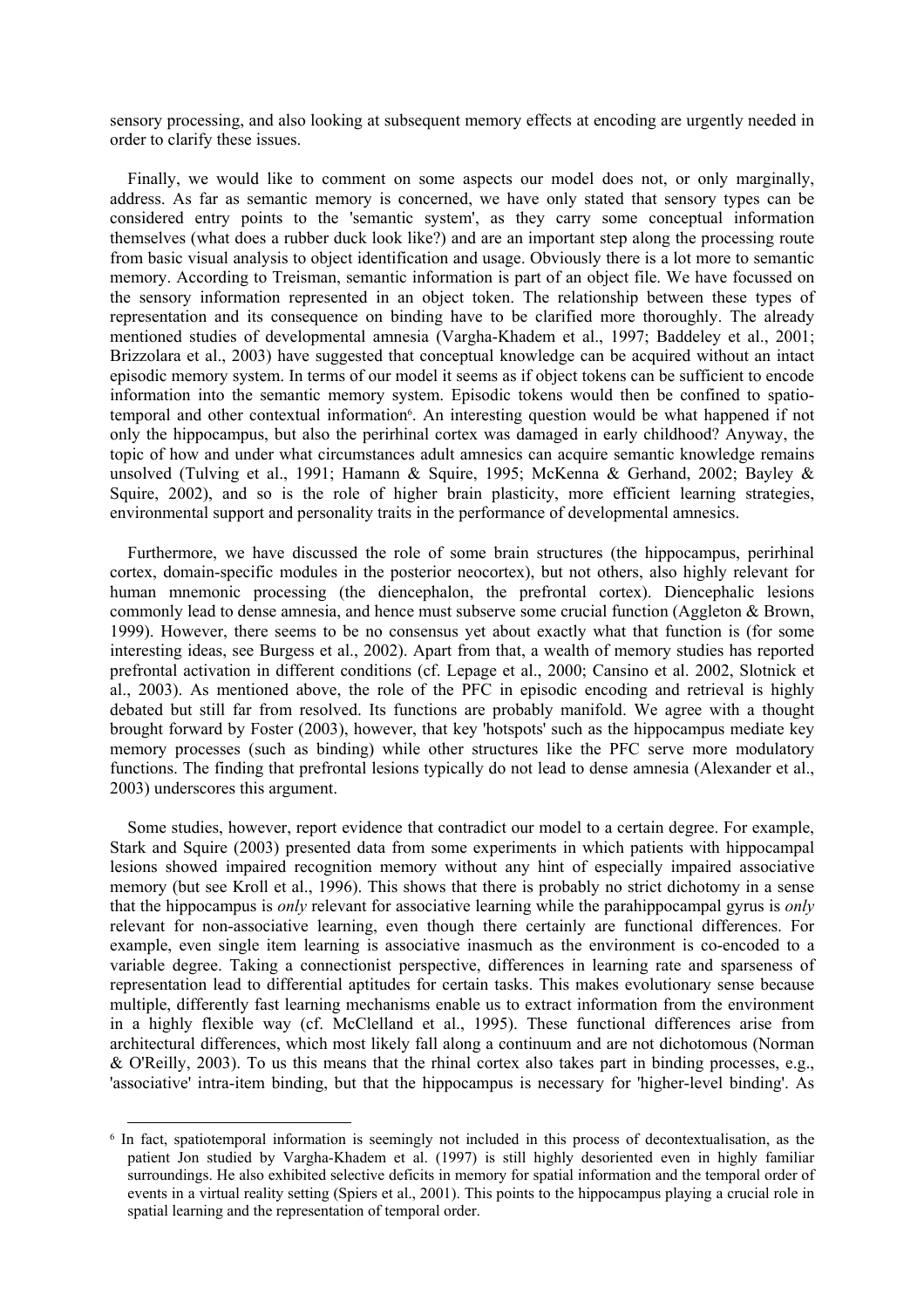already stated for the prefrontal cortex, even the small regions of the MTL we are talking about probably all subserve different functions. For example, the perirhinal cortex is not only relevant for familiarity in the sense of recent occurrence, but apparently also codes for the long-term familiarity of stimuli (Hölscher et al., 2003). Another point with regard to the Stark and Squire paper is that the medial temporal region rarely 'sleeps', meaning that it is often active even during non-associative tasks (baseline problem). This might be a reason why not all studies find hippocampal activation during associative retrieval (Fan et al., 2003) and some studies even find activation in both the hippocampus and the parahippocampal cortex (Yonelinas et al., 2001). A further problem in ERP studies is the cylindric orientation of hippocampal neurons which hinders the detection of field potentials at the surface of the head. Hence, for a strong test of our model we will have to combine ERP and fMRI methods.

One more fundamental objection to the approach presented here is a study by Yovel and Paller (2004), who recently called the link of FN400 and familiarity into question. According to them, the FN400 effect is actually more closely tied to conceptual priming processes due to reading or subvocal naming of stimuli. They argue that this ERP component has only been associated with familiarity because verbal material was used in most studies, and found no according effect in their studies using unfamiliar faces. Our studies, however, are not able to clarify this dispute, although we did observe frontal old-new effects using pictorial stimuli in two out of three experiments. Concerning the one experiment in which no significant FN400 effect was found, it is unclear why pictorial stimuli should be subvocally named in some studies (Exp. 1, Exp. 2a; Curran & Cleary, 2003; Tsivilis et al., 2001), but not others (Exp. 2). More experiments using non verbalisable material need to be done, and future studies should aim at carefully disentangling familiarity and conceptual priming processes.

In conclusion, our model shares some resemblance to other models presented by Aggleton & Brown (1999), Paller (2000, in review), Murre (1999), or Eichenbaum (for an update of his relational representation model see Eichenbaum, in review), but it has some important properties in its own right. Namely, it fills a gap between more processing oriented models like the classic TAP-approach and more neuroanatomical models that mainly assign function to structure. Our model is more concerned with an intermediate level of representations - representations that guide processing on the one hand, while themselves relying on (partly) different brain structures on the other hand. Types and their temporary changes, object tokens, and episodic tokens are three types of memory representations representing different information, serving different purposes and provided by different brain structures. The properties of these representations are the focus of our research, and the model we have proposed offers clear-cut hypotheses regarding these properties.

Acknowledgement: This research was supported by a grant to H. D. Zimmer from the German Research Foundation (grant FOR448). Correspondence concerning this article should be addressed to Ullrich Ecker, Brain and Cognition Group, Department of Psychology, Saarland University, 66123 Saarbruecken, Germany. Electronic mail may be sent to [u.ecker@mx.uni-saarland.de](mailto:u.ecker@mx.uni-saarland.de). We thank Carina Epple, Tina Hurth, Nicola Ferdinand, and Thorsten Brinkmann for their assistance.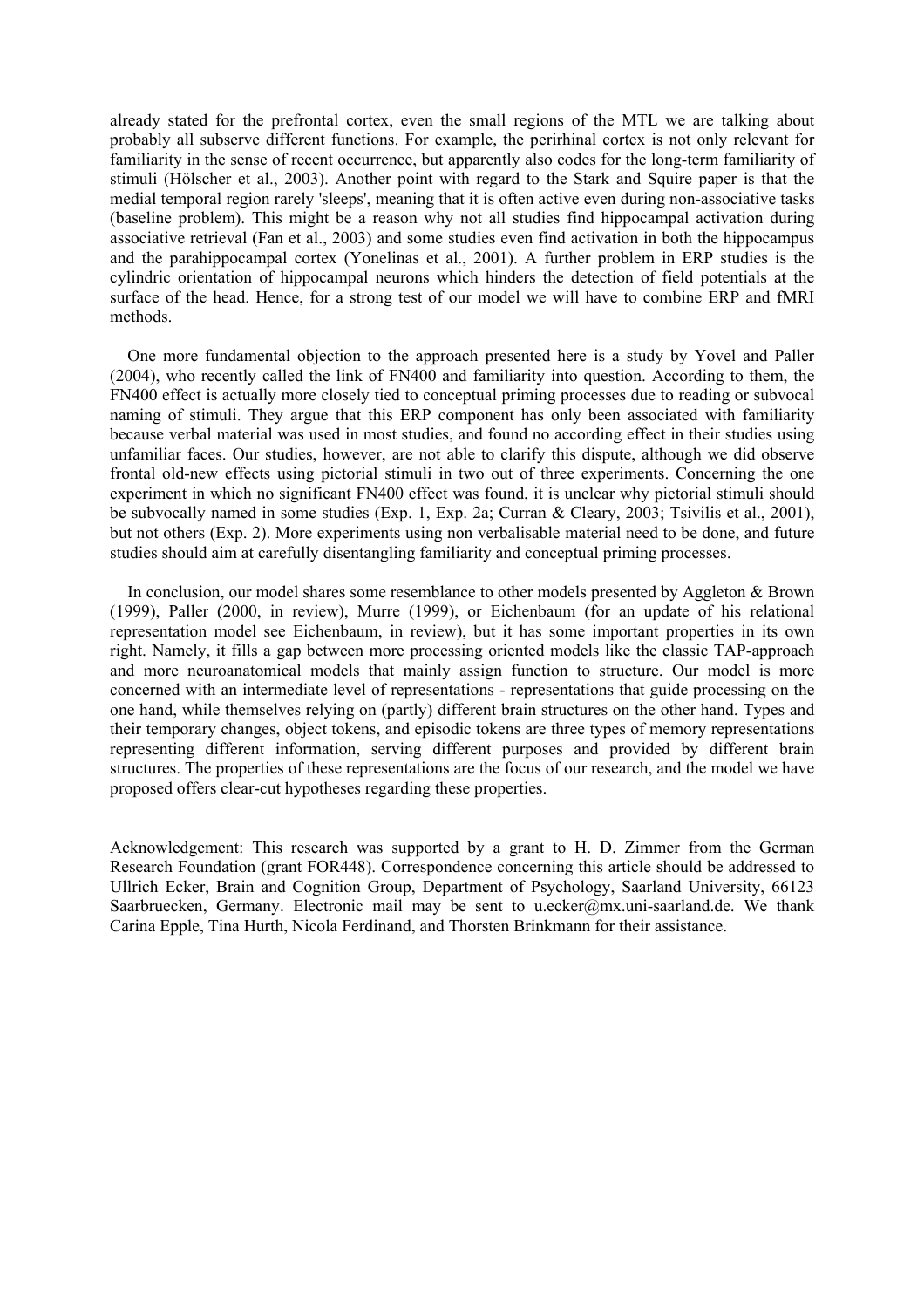# **References**

- Aggleton, J. P., & Brown, M. W. (1999). Episodic memory, amnesia, and the hippocampal-anterior thalamic axis. *Behavioral and Brain Sciences, 22,* 425-444.
- Aggleton, J. P., & Shaw, C. (1996). Amnesia and recognition memory: A reanalysis of psychometric data. *Neuropsychologia, 34,* 51-62.
- Alexander, M. P., Stuss, D. T., & Fansabedian, N. (2003). California Verbal Learning Task: Performance by patients with focal frontal and non-frontal lesions. *Brain, 126,* 1493-1503.
- Baddeley, A., Vargha-Khadem, F., & Mishkin, M. (2001). Preserved recognition in a case of developmental amnesia: implications for the acquisition of semantic memory? *Journal of Cognitive Neuroscience, 13,* 357- 369.
- Bayley, P. J., & Squire, L. R. (2002). Medial temporal lobe amnesia: Gradual acquisition of factual information by nondeclarative memory. *Journal of Neuroscience, 22,* 5741-5748.
- Biederman, I., & Cooper, E. E. (1992). Size invariance in visual object priming. *Journal of Experimental Psychology: Human Perception and Performance, 18,* 121-133.
- Bowers, J. S., & Schacter, D. L. (1993). Priming of novel information in amnesic patients: Issues and data. In P. Graf, & M. E. J. Masson (Eds.), *Implicit memory: New directions in cognition, development and neuropsychology* (pp. 303-326). Hillsdale, NJ: Erlbaum.
- Brizzolara*,* D., Casalini, C., & Montanaro, D. (2003). A case of amnesia at an early age. *Cortex, 39,* 605-625.
- Brown, M. W., & Aggleton, J. P. (2001). Recognition memory: What are the roles of the perirhinal cortex and hippocampus? *Nature Reviews. Neuroscience, 2,* 151-161
- Buckner, R. L., Goodman, J., Burock, M., Rotte, M., Koutstaal, W., Schacter, D., Rosen, B., & Dale, A.M. (1998). Functional-anatomic correlates of object priming in humans revealed by rapid presentation eventrelated fMRI. *Neuron, 20,* 285-296.
- Buffalo, E. A., Reber, P. J., & Squire, L. R. (1999). The human perirhinal cortex and recognition memory. *Hippocampus, 8,* 330-339.
- Burgess, N., Becker, S., King, J. A., & O'Keefe, J. (2002). Memory for events and their spatial context: Models and experiments. In A. Baddeley, M. A. Conway, & J. P. Aggleton (Eds.), *Episodic memory: New directions in research* (pp. 249-268). London: Oxford University Press.
- Cansino, S., Maquet, P., Dolan, R. J., & Rugg, M. D. (2002). Brain activity underlying encoding and retrieval of source memory. *Cerebral Cortex, 12,* 1048-1056.
- Cave, C. B., & Squire, L. R. (1992). Intact and long-lasting repetition priming in amnesia. *Journal of Experimental Psychology: Learning, Memory, & Cognition, 18,* 509-520.
- Chun, M. M. & Phelps, E. A. (1999). Memory deficits for implicit contextual information in amnesic subjects with hippocampal damage. *Nature Neuroscience, 2,* 844-847.
- Corbetta, M., & Miezin, F. M. (1990). Attentional modulation of neural processing of shape, color, and velocity in humans. *Science, 248,* 1556-1559.
- Curran, T. (2000). Brain potentials of recollection and familiarity. *Memory & Cognition, 28,* 923-938.
- Curran, T., & Cleary, A. M. (2003). Using ERPs to dissociate recollection from familiarity in picture recognition. *Cognitive Brain Research, 15,* 191-205.
- Curran, T. & Schacter, D. L. (1997). Implicit memory: What must theories of amnesia explain? *Memory, 5,* 37- 47.
- Cycowicz, Y. M., & Friedman, D. (2003). Source memory for the color of pictures: Event-related brain potentials (ERPs) reveal sensory-specific retrieval-related activity. *Psychophysiology, 40,* 455-464.
- Cycowicz, Y. M., Friedman, D., & Snodgrass, J. G. (2001). Remembering the color of objects: An ERP investigation of source memory. *Cerebral Cortex, 11,* 322-334.
- Düzel, E., Vargha-Khadem, F., Heinze, H. J., & Mishkin, M. (2001). Brain activity evidence for recognition without recollection after early hippocampal damage. *Proceedings of the National Academy of Sciences of the United States of America, 98,* 8101-8106.
- Ecker, U. K. H., & Zimmer, H. D. (in preparation). Feature binding within item and between item and context in episodic memory– An ERP study.
- Eichenbaum, H. (in review). Mechanisms of relational representation. To appear in H. D. Zimmer, A. Mecklinger, & U. Lindenberger (Eds.), *Binding in human memory.* Oxford: Oxford University Press.
- Eldridge, L. L., Knowlton, B. J., Furmanski, C. S., Bookheimer, S. Y., & Engel, S. A. (2000). Remembering episodes: A selective role for the hippocampus during retrieval. *Nature Neuroscience, 3,* 1149-1152.
- Elman, J. L., Bates, E. A., Johnson, M. H., Karmiloff-Smith, A., Parisi, D., & Plunkett, K. (1996). *Rethinking innateness – A connectionist perspective on development.* Cambridge, MA: MIT Press.
- Engelkamp, J., & Zimmer, H. D. (1994). *The human memory: A multimodal approach.* Seattle, WA: Hogrefe & Huber.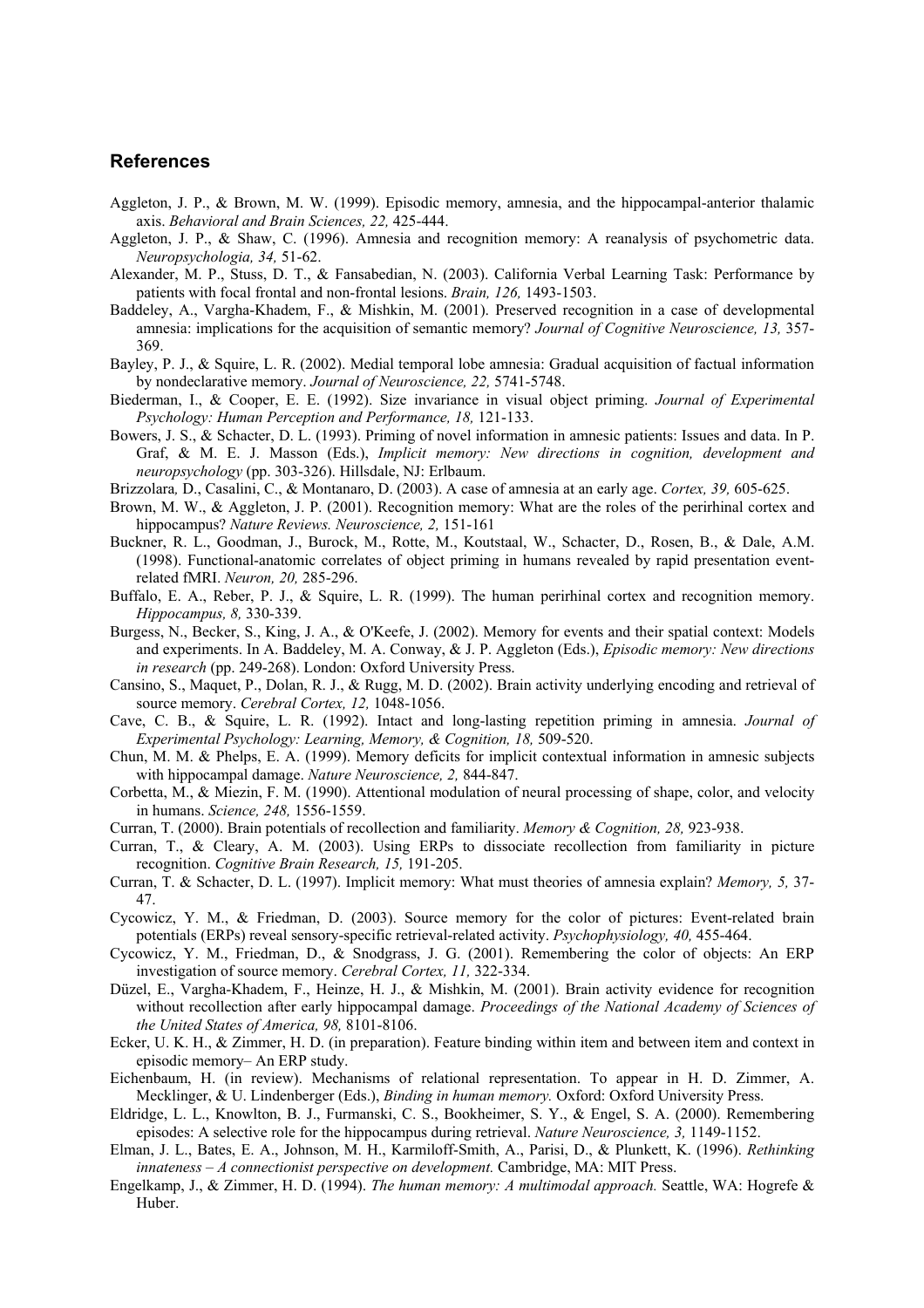- Fan, J., Snodgrass, J. G., & Bilder, R. M. (2003). Functional magnetic resonance imaging of source versus item memory. *Neuroreport, 17,* 2275-2281.
- Fernández, G., Effern, A., Grunwald, T., Pezer, N., Lehnertz, K., Dümpelmann, M., Van Roost, D., & Elger, C. E. (1999). Real-time tracking of memory formation in the human rhinal cortex and hippocampus. *Science, 285,* 1582-1585.
- Foster, J. K. (2003). Editorial. Special issue on memory: Anatomical regions, physiological networks and cognitive interactions. *Cortex, 39,* 555-565.
- Friedman, D., & Johnson, R. Jr. (2000). Event-related potential (ERP) studies of memory encoding and retrieval: A selective review. *Microscopy Research and Technique, 51,* 6-28.
- Gabrieli, J. D. E., Fleischman, D. A., Keane, M. M., Reminger, S. L., & Morell, F. (1995). Double dissociation between memory systems underlying explicit and implicit memory in the human brain. *Psychological Science, 6,* 76-82.
- Gardiner, J. M., Java, R. I., & Richardson-Klavehn, A. (1996). How level of processing really influences awareness in recognition memory. *Canadian Journal of Experimental Psychology, 50,* 114-122.
- Goodale, M. A., & Humphrey, G. K. (1998). The objects of action and perception. *Cognition, 67,* 181-207.
- Groh-Bordin, C., Zimmer, H. D., & Mecklinger, A. (submitted for publication). Feature binding in perceptual priming and in episodic object recognition: Evidence from event-related brain potentials.
- Grunwald, T., Beck, H., Lehnertz, K., Blümcke, I., Pezer, N., Kurthen, M., Fernández, G., Van Roost, D., Heinze, H. J., Kutas, M., & Elger, C. E. (1999). Evidence relating human verbal memory to hippocampal N-methyl-D-aspartate receptors. *Proceedings of the National Academy of Sciences of the United States of America, 96,* 12085-12089.
- Hamann, S. B., & Squire, L. R. (1995). On the acquisition of new declarative knowledge in amnesia. *Behavioral Neuroscience, 109,* 1027-1044.
- Henson, R. N. A., Shallice, T., Gorno-Tempini, M. L., & Dolan, R. J. (2002). Face repetition effects in implicit and explicit memory tests as measured by fMRI. *Cerebral Cortex, 12*, 178-186.
- Herrmann, C. S., Mecklinger, A., & Pfeifer, E. (1999). Gamma responses and ERPs in a visual classification task. *Clinical Neurophysiology, 110,* 636-642.
- Herron, J. E., & Rugg, M. D. (2003). Strategic influences on recollection in the exclusion task: Electrophysiological evidence. *Psychonomic Bulletin & Review, 10*, 703-710.
- Holdstock, J. S., Mayes, A. R., Roberts, N., Cezayirli, E., Isaac, C. L., O'Reilly, R. C., & Norman, K. A. (2002). Under what conditions is recognition spared relative to recall after selective hippocampal damage in humans? *Hippocampus, 12,* 341-351.
- Hölscher, C., Rolls, E. T., & Xiang, J. (2003). Perirhinal cortex neuronal activity related to long-term familiarity memory in the macaque. *European Journal of Neuroscience, 18,* 2037-2046.
- Johansson, M., & Mecklinger, A. (2003). The late posterior negativity in ERP studies of episodic memory: Action monitoring and retrieval of attribute conjunctions. *Biological Psychology, 64,* 91-117.
- Johnson, R. Jr., Kreiter, K., Russo, B., & Zhu, J. (1998). A spatio-temporal analysis of recognition-related eventrelated brain potentials. *International Journal of Psychophysiology, 29,* 83-104.
- Kellenbach, M. L., Brett, M., & Patterson, K. (2001). Large, colorful, or noisy? Attribute- and modality-specific activations during retrieval of perceptual attribute knowledge. *Cognitive, Affective and Behavioral Neuroscience, 1,* 207-221.
- Kinoshita, S., & Wayland, S. V. (1993). Effects of surface features on word-fragment completion in amnesic subjects. *American Journal of Psychology, 106,* 67-80.
- Klimesch, W., Doppelmayr, M., Yonelinas, A., Kroll, N. E. A., Lazzara, M., Roehm, D., & Gruber, W. (2001). Theta synchronization during episodic retrieval: Neural correlates of conscious awareness. *Cognitive Brain Research, 12,* 33-38.
- Kroll, N. E. A., Knight, R. T., Metcalfe, J., Wolf, E. S., & Tulving, E. (1996). Cohesion failure as a source of memory illusions. *Journal of Memory and Language, 35,* 176-196.
- Lepage, M., Ghaffar, O., Nyberg, L., & Tulving, E. (2000). Prefrontal cortex and episodic memory retrieval mode. *Proceedings of the National Academy of Sciences of the United States of America, 97*, 506-511.
- Livingstone, M., & Hubel, D. (1988). Segregation of form, color, movement, and depth: Anatomy, physiology, and perception. *Science, 24,* 740-749.
- Luck, S. J., Vogel, E. K., & Shapiro, K. L. (1996). Word meanings can be accessed but not reported during the attentional blink. *Nature, 383,* 616-618.
- Mayes, A. R., Holdstock, J. S., Isaac, C. L., Hunkin, N. M., & Roberts, N. (2002). Relative sparing of item recognition memory in a patient with adult-onset damage limited to the hippocampus. *Hippocampus, 12,* 325-340.
- McCarthy, R. A., & Warrington, E. K. (1990). *Cognitive neuropsychology A clinical introduction.* San Diego, CA: Academic Press.
- McClelland, J. L., McNaughton, B. L., & O'Reilly, R. C. (1995). Why there are complementary learning systems in the hippocampus and neocortex: Insights from the successes and failures of connectionist models of learning and memory. *Psychological Review, 102,* 419-457.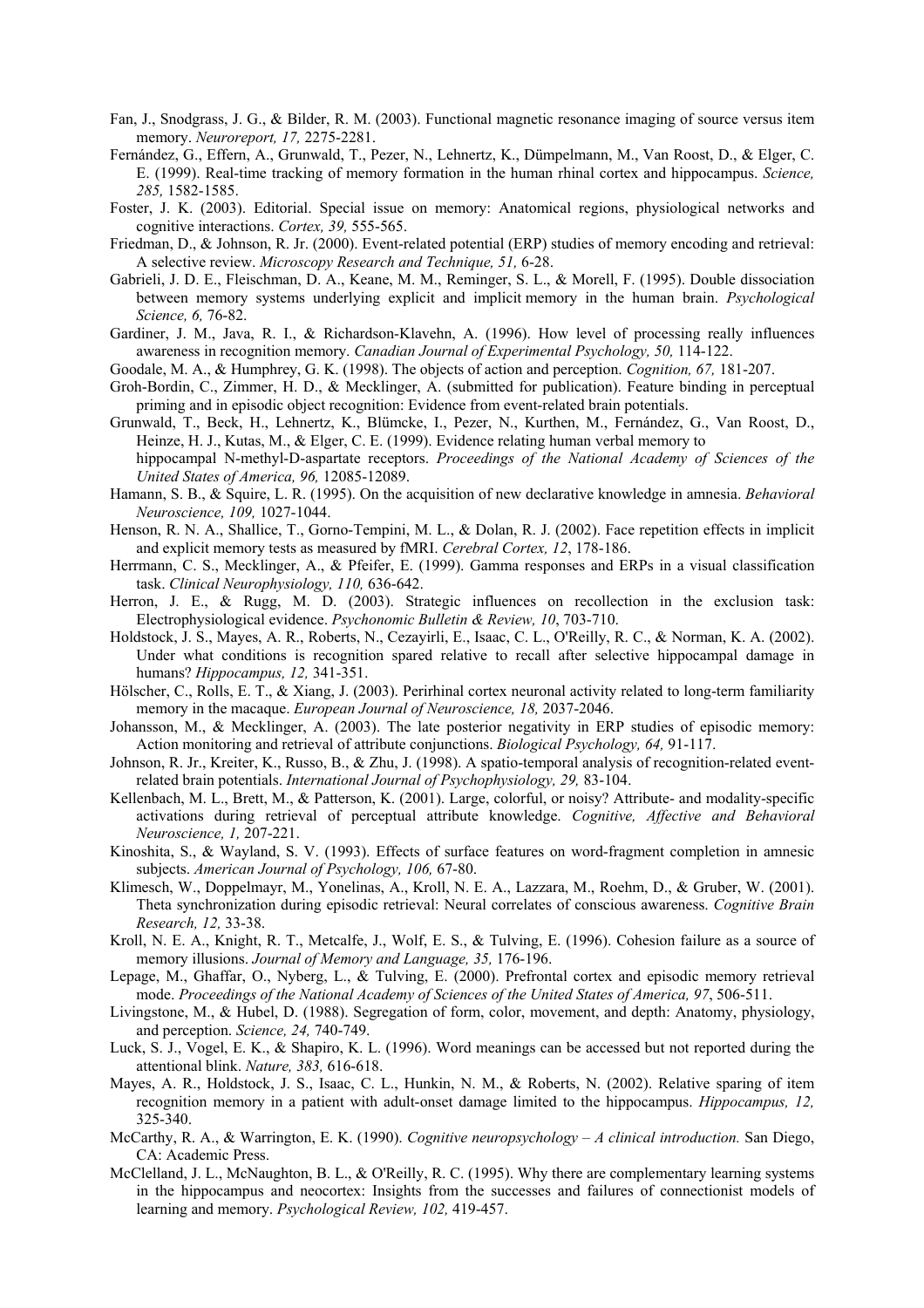McKenna, P., & Gerhand, S. (2002). Preserved semantic learning in an amnesic patient. *Cortex, 38,* 37-58.

- Mecklinger, A. (2000). Interfacing mind and brain: A neurocognitive model of recognition memory. *Psychophysiology, 37,* 565-582.
- Mecklinger, A. (in press). Elektrophysiologie des Wiedererkennens. In T. Goschke, & M. Eimer (Eds.), *Kognitive Neurowissenschaften. Enzyklopädie der Psychologie, Serie II, Band 5*. Göttingen: Hogrefe.
- Mecklinger, A., & Pfeifer, E. (1996). Event-related potentials reveal topographical and temporal distinct neuronal activation patterns for spatial and object working memory. *Cognitive Brain Research, 4,* 211-224.
- Meiser, T., & Bröder, A. (2002). Memory for multidimensional source information. *Journal of Experimental Psychology: Learning, Memory, and Cognition, 28,* 116-137.
- Moscovitch, M. (1992). Memory and working-with-memory: A component process model based on modules and central systems. *Journal of Cognitive Neuroscience, 4,* 257-267.
- Mumby, D. G., Gaskin, S., Glenn, M. J., Schramek, T. E., & Lehmann, H. (2002). Hippocampal damage and exploratory preferences in rats: Memory for objects, places, and contexts. *Learning and Memory, 9,* 49-57.
- Murre, J. (1999). Interaction of cortex and hippocampus in a model of amnesia and semantic dementia. *Reviews of Neuroscience, 10,* 267-278.
- Norman, K. A., & O'Reilly, R. C. (2003). Modeling hippocampal and neocortical contributions to recognition memory: A complementary-learning-systems approach. *Psychological Review, 110,* 611-646.
- Nyberg, L. (2003). Levels of processing: A view from functional brain imaging. *Memory, 10,* 345-348.
- O'Craven, K. M., Downing, P. E., & Kanwisher, N. (1999). fMRI evidence for objects as the units of attentional selection. *Nature, 401,* 584-587.
- Paller, K. A. (2000). Neural measures of conscious and unconscious memory. *Behavioural Neurology, 12,* 127- 141.
- Paller, K. A. (in review). Binding memory fragments together to form declarative memories depends on crosscortical storage. To appear in H. D. Zimmer, A. Mecklinger, & U. Lindenberger (Eds.), *Binding in human memory.* Oxford: Oxford University Press.
- Paller, K. A., & Gross, M. (1998). Brain potentials associated with perceptual priming vs explicit remembering during the repetition of visual word-form. *Neuropsychologia, 36,* 559-571.
- Paller, K. A., Hutson, C. A., Miller, B. B., & Boehm, S. G. (2003). Neural manifestations of memory with and without awareness. *Neuron, 38,* 507-516.
- Ranganath, C., & Paller, K. A. (1999). Frontal brain potentials during recognition are modulated by requirements to retrieve perceptual details. *Neuron, 22,* 605-613.
- Ranganath, C., Johnson, M. K., & D'Esposito, M. (2000). Left anterior prefrontal activation increases with demands to recall specific perceptual information. *Journal of Neuroscience, 20:RC108*, 1-5.
- Ranganath, C., Yonelinas, A. P., Cohen, M. X., Dy, C. J., Tom, S. M., & D'Esposito, M. D. (2004). Dissociable correlates of recollection and familiarity within the medial temporal lobes. *Neuropsychologia, 42,* 2-13.
- Reinitz, M. T. (2003). Feature binding in episodic memory: Roles of conscious awareness and intention. In T. Bajo, & J. Lupianez (Eds.), *Abstracts of the 13th conference of the European Society of Cognitive Psychology in Granada, Spain, September 17-20* (pp. 123-124). Monachil, Granada, Spain: Imprenta Santa Rita.
- Roediger, H. L., Weldon, M. S., & Challis, B. H. (1989). Explaining dissociations between implicit and explicit measures of retention: A processing account. In H. L. Roediger, & F. I. M. Craik (Eds.), *Varieties of memory*  and consciousness - Essays in honour of Endel Tulving (pp. 3-41). Hillsdale, NJ: Erlbaum.
- Rugg, M. D., Fletcher, P. C., Chua, P. M. L., & Dolan, R. J. (1999). The role of the prefrontal cortex in recognition memory and memory for source: An fMRI study. *NeuroImage, 10,* 520-529.
- Ryan, J. D., Althoff, R. R., Whitlow, S. & Cohen, N. J. (2000). Amnesia is a deficit in relational memory. *Psychological Science, 11,* 454-461.
- Schacter, D. L., (1992). Understanding implicit memory A cognitive neuroscience approach. *American Psychologist, 47,* 559-569.
- Schacter, D. L., Cooper, L. A., & Delaney, S. M. (1990). Implicit memory for unfamiliar objects depends on access to structural descriptions. *Journal of Experimental Psychology: General, 119,* 5-24.
- Schacter, D. L., Church, B., & Bolton, E. (1995). Implicit memory in amnesic patients: Impairment of voicespecific priming. *Psychological Science, 6,* 20-25.
- Shapiro, K., Driver, J., Ward, R., & Sorensen, R. E. (1997). Priming from the attentional blink: A failure to extract visual tokens but not visual types. *Psychological Science, 8,* 95-100.
- Slotnick, S. D., Moo, L. R., Segal, J. B., Hart, J. Jr. (2003). Distinct prefrontal cortex activity associated with item memory and source memory for visual shapes. *Cognitive Brain Research, 17,* 75-82.
- Smith, M. E. (1993). Neurophysiological manifestations of recollective experience during recognition memory judgments. *Journal of Cognitive Neuroscience, 5,* 1-13.
- Spiers, H. J., Burgess, N., Hartley, T., Vargha-Khadem, F., & O'Keefe, J. (2001). Bilateral hippocampal pathology impairs topographical and episodic memory but not visual pattern matching. *Hippocampus, 11,* 715-725.